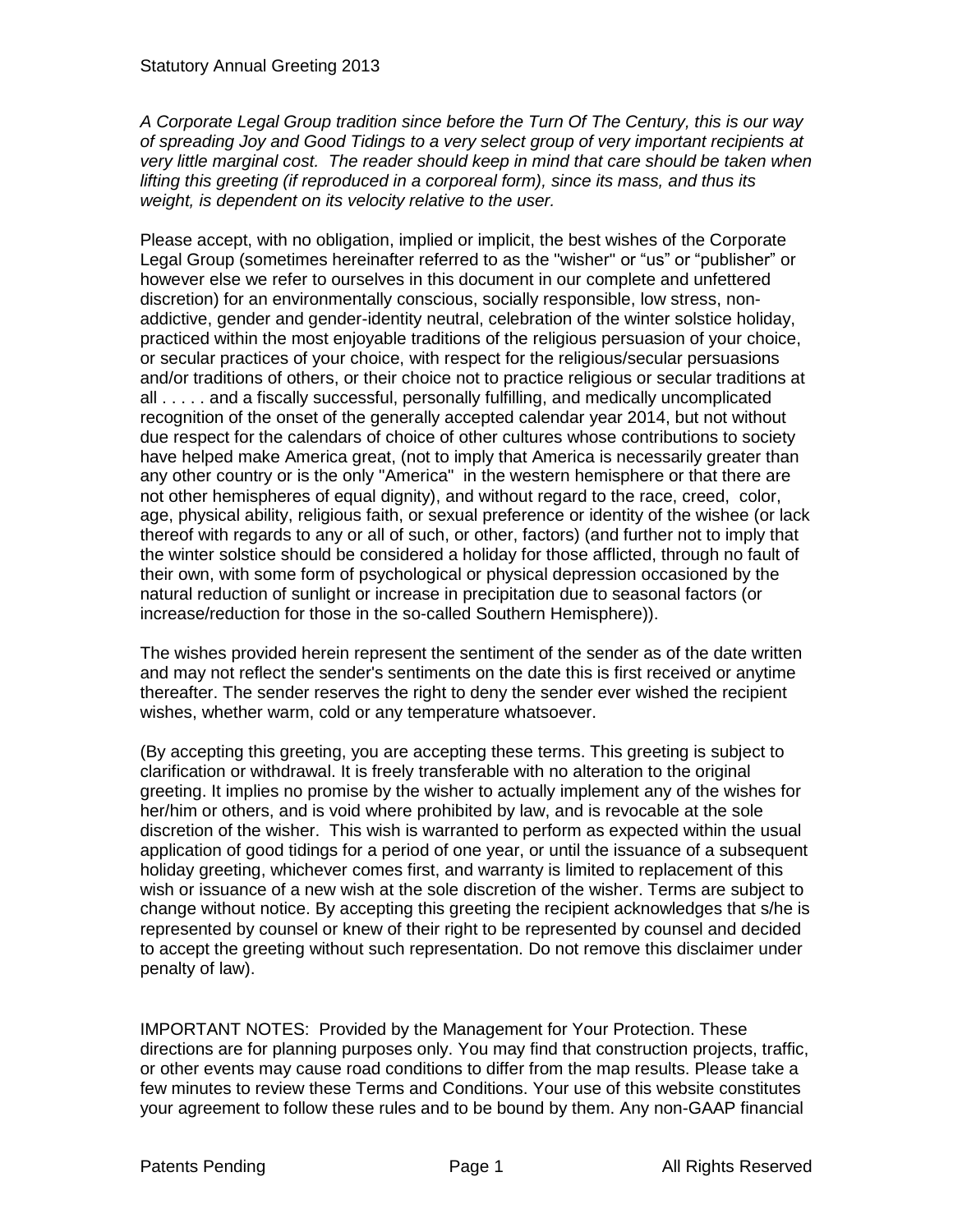measures should be considered in addition to, not as a substitute for or superior to, financial measures calculated in accordance with GAAP. The non-GAAP financial measures used by the company may be calculated differently from, and therefore may not be comparable to, similarly titled measures used by other companies. Any similarity to real persons, living or dead, is purely coincidental. Void where prohibited. This document contains forward-looking statements that are subject to a number of risks and uncertainties; actual results may differ. Some assembly required. List each check separately by bank number. Batteries not included. Contents may settle during shipment. Use only as directed. No other warranty expressed or implied. Do not use while operating motor vehicle or heavy equipment. Postage will be paid by addressee. Subject to FCC approval. This is not an offer to sell or to buy securities. Apply only to affected area. May be too intense for some viewers. See store manager for further details. Do not stamp. Use other side for additional listings. For recreational use only. Do not disturb. All models over 18 years of age. If condition persists, consult your physician. No user-serviceable parts inside. Freshest if eaten before date on carton. Subject to change without notice. Times approximate. Simulated picture. No postage necessary if mailed in the United States. Breaking seal constitutes your acceptance of agreement. For off-road use only. As seen on TV. One size fits all. Many suitcases look alike. No animals were harmed in the filming of this production. Contains a substantial amount of non-tobacco ingredients. Colors may, in time, fade. We have sent the forms that seem to be right for you. Slippery when wet. For official use only. Not affiliated with the American Red Cross. Drop in any mailbox. Edited for television. Keep cool, process promptly. Post office will not deliver without postage. List was current at time of printing. Return to sender, no forwarding order on file, unable to forward. Not responsible for direct, indirect, incidental or consequential damages resulting from any defect, error, or failure to perform. At participating locations only. Not the Beatles. We recommend seat belt usage and observance of traffic laws at all times. Penalty for private use, \$300. See label for sequence. Estimated expenses. Expenses vary and include management fee and fees for shareholder services. Substantial penalty for early withdrawal. Do not write below this line. Falling rock. Lost ticket pays maximum rate. Your canceled check is your receipt. Add toner. Place stamp here. Avoid contact with skin. Sanitized for your protection. Be sure each item is properly endorsed. Sign here without admitting guilt. Slightly higher west of the Mississippi. Employees and their families are not eligible. Beware of wild animals. Your mileage may vary. Contestants have been briefed on some questions before the show. Limited time offer, call now to ensure prompt delivery. You must be present to win. No passes accepted for this engagement. No purchase necessary. Processed at location stamped in code at top of carton. Shading within a garment may occur. Keep away from fire or flame. Replace with same type. Approved for veterans. Stock markets are volatile and can decline significantly in response to adverse issuer, political, regulatory, market, or economic developments. Different parts of the market can react differently to these developments. Foreign markets can be more volatile than the U.S. market due to increased risks of adverse issuer, political, regulatory, market, or economic developments and can perform differently from the U.S. market. The value of individual security or particular type of security can be more volatile than the market as a whole and can perform differently from the value of the market as a whole. Use the right tool for the job. Booths for two or more. Check here if tax deductible. Some equipment shown is optional. Price does not include taxes. No Canadian coins. Not recommended for children. Prerecorded for this time zone. Reproduction strictly prohibited. No solicitors. No alcohol, dogs, or horses. No anchovies unless otherwise specified. Restaurant package, not for resale. List at least two alternate dates. First pull up, and then pull down. Call toll free before digging. Driver does not carry cash. Some of the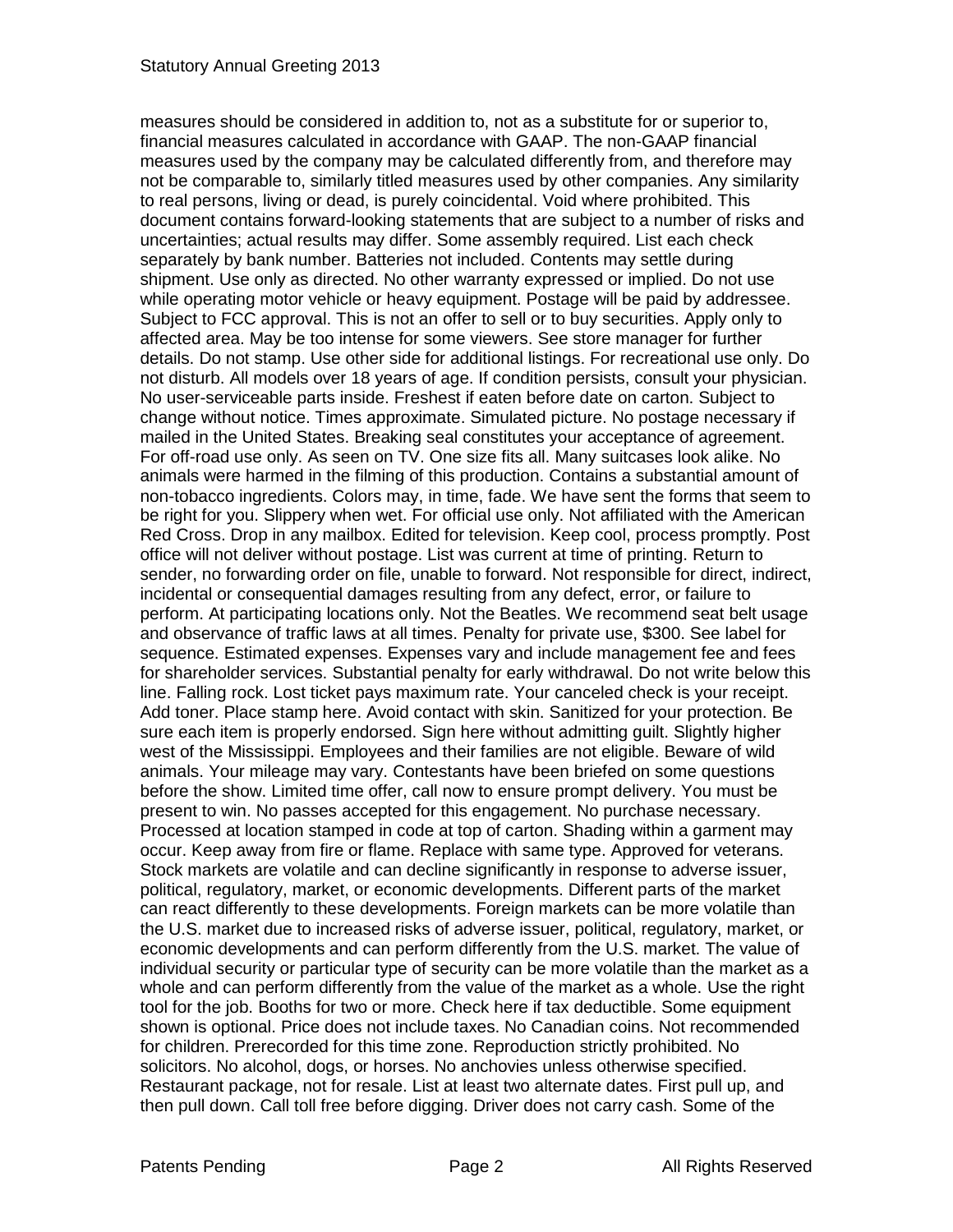trademarks mentioned in this product appear for identification purposes only. Record additional transactions on back of previous stub. Do not fold, spindle, or mutilate. This section intentionally left blank. Objects may appear closer than they actually are. All of the views expressed in the research report accurately reflect the research analyst's personal views about any and all of the subject securities or issuers; and no part of the research analyst's compensation was, is, or will be, directly or indirectly, related to the specific recommendations or views expressed by the research analyst in the research report. This textbook contains material on evolution. Evolution is theory, not fact, about the origin of living things. This material should be approached with an open mind, studied carefully, and critically considered. Not valid toward previous purchase. Offer excludes money orders, alcohol, tobacco, stamps and dairy products. This product moves when used. Do not use for personal hygiene. Once used rectally, the thermometer should not be used orally. The contents of this publication are intended for general discussion only, and should not be regarded as legal guidance. The editors, reporters, and writers of this publication are not necessarily accounting or legal experts, and some subjects may involve environmental complexities beyond their intellectual scope; some topics may be "over their heads." We use a proprietary advertising server to display ads on our site. In addition, advertisers may elect to use third-party advertising companies to serve ads onto our Web site. Click here to see a list of these advertising agencies and their privacy policies. In the course of serving these advertisements, the third-party advertisers may place or recognize a unique "cookie" on your browser. Members, in accumulating mileage or certificates, may not rely upon the continued availability of an award or award level, and members may not be able to obtain all offered awards or use awards to all destinations or on all flights. The site is intended for adults only and is not intended for use by children of any age. This site does not provide medical or any other health care advice, diagnosis or treatment. The site and its services, including the information above, are for informational purposes only and are not a substitute for professional medical advice, examination, diagnosis or treatment. Always seek the advice of your physician or other qualified health professional before starting or changing any new exercise program or making a lifestyle change or making any changes to existing treatment. Do not delay seeking or disregard medical advice based on information on this site. Free data provided is delayed 15 minutes unless otherwise noted and is believed accurate but is not warranted or guaranteed. IRS Circular 230 disclosure: To ensure compliance with requirements imposed by the IRS, we inform you that any tax advice contained in this communication (including any attachments) was not intended or written to be used, and cannot be used, for the purpose of (i) avoiding tax-related penalties under the Internal Revenue Code or (ii) promoting, marketing or recommending to another party any matters addressed herein. For each company mentioned in this compendium report, the respective analyst (or analysts) who cover the company (companies) certifies that all of the views expressed in this research report accurately reflect the analyst's (or analysts') personal views about any and all of the subject issuer(s) or securities. The analyst (or analysts) also certifies that no part of the analyst's compensation was, is, or will be directly or indirectly related to the specific recommendation(s) or view(s) in this report. Notice: This email could be considered as an advertisement under federal law. Foreign currency rates of exchange may adversely affect the value, price or income of any security or related investment mentioned in this report. In addition, investors in securities such as ADRs, whose values are influenced by the currency of the underlying security, effectively assume currency risk. Improper use of any power tool may cause serious or fatal injury. Read, understand and follow carefully the operating and safety instructions in your instruction manual before using this product. The information contained in this e-mail and any files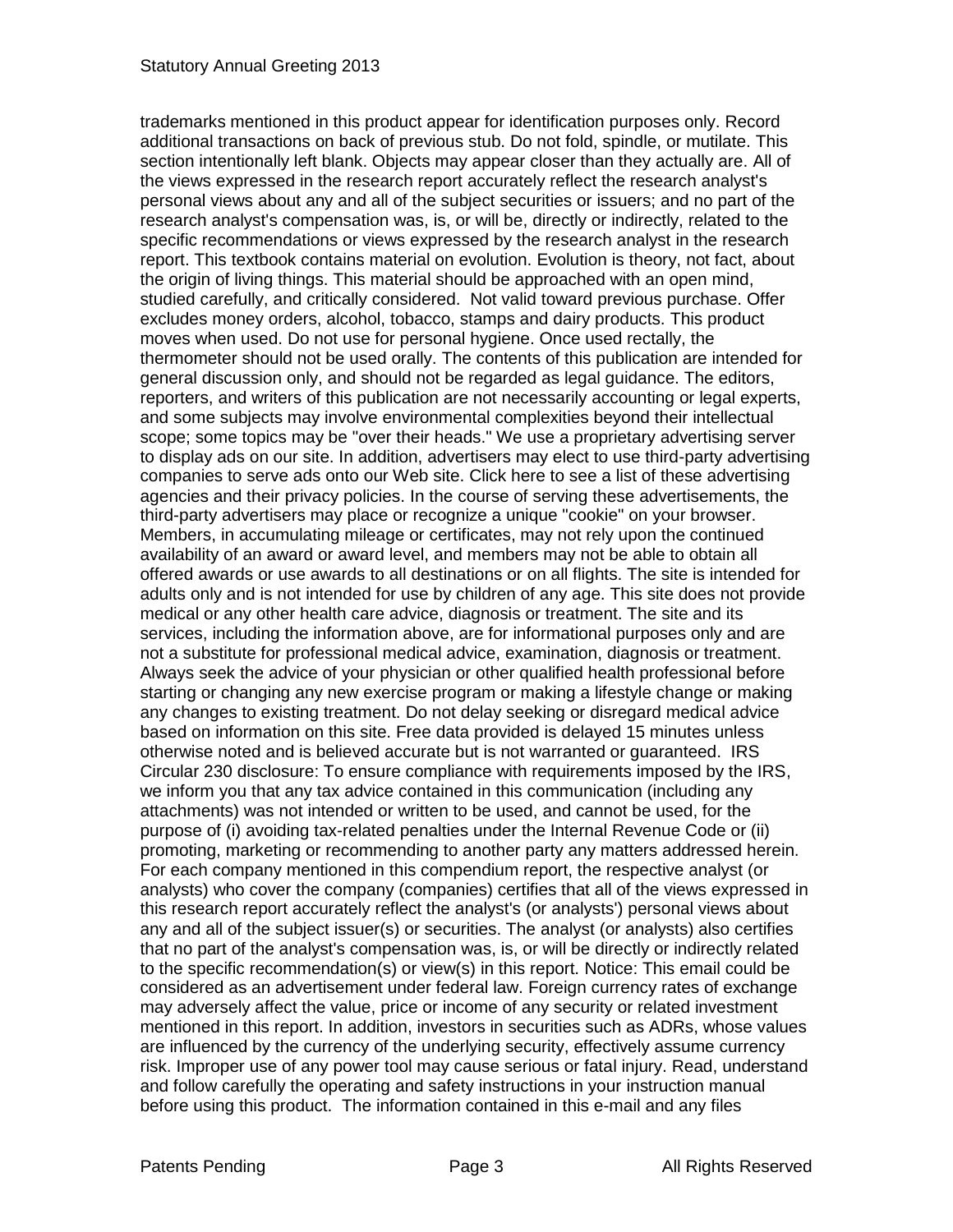transmitted with it are private and confidential. It is intended for the named addressee only. If you are not the intended addressee you are prohibited from storing, copying or using the information in any way. If you received this e-mail due to a transmission error please notify the sender immediately. No liability is accepted by sender for any losses caused by viruses contracted during transit over the Internet or present in any receiving system. This e-mail is not intended to create legally binding commitments on behalf of sender, nor do its contents reflect the corporate views or policies of sender. The information contained in this email message may be privileged, confidential and protected from disclosure. If you are not the intended recipient, any dissemination, distribution or copying is strictly prohibited. If you think that you have received this email message in error, please notify the sender by reply email and delete the message and any attachments. Professional driver on closed course. Please do not attempt this in your car; it may void your warranty**.** This document is a fictionalized, satirical publication. Its content should in no way be interpreted as an actual record of events, unless a story specifically states that its contents are an actual recording of events. These stories are also not intended to be, nor should they be construed as, attempts to predict the future course of any individual or entity, but should be viewed only as parody. This document is not associated with any other news service. Names used in this document stories, unless those of public figures or entities, are fictional, and any resemblance to actual persons or entities is coincidental, unintentional, and accidental. Any event described in this document that actually comes to pass should also be considered coincidental, unintentional, and accidental. Expiration dates will not be extended. Void if sold or bartered. Any other use of this telecast or of any pictures, descriptions, or accounts of the game without the NFL's consent, is prohibited. Objects posing as 'Consumer Advocates' are closer to trial lawyers than they appear. At no time should you endanger yourself or others, take any unnecessary risks or infringe any laws. We advise that you never reveal any personal information about yourself or anyone else (for example: telephone number, home address or email address), and please do not include postal addresses of any kind. Please note that for the purposes of this document the terms "require, coerce, or compel" include physical violence, threat, intimidation, retaliation, the conditioning of any private or public benefit or care on consent to implantation, or other means that causes a reasonable person of ordinary susceptibilities to acquiesce to implementation when he or she otherwise would not. This site contains copyrighted material the use of which has not always been specifically authorized by the copyright owner. We are making such material available in our efforts to advance understanding of environmental, political, human rights, economic, democracy, scientific, and social justice issues, etc. We believe this constitutes a 'fair use' of any such copyrighted material as provided for in section 107 of the US Copyright Law. In accordance with Title 17 U.S.C. Section 107, the material on this site is distributed without profit to those who have expressed a prior interest in receiving the included information for research and educational purposes. Do not iron while wearing shirt. Do not put child in bag. Do not put any person in this washer. Because of the generality of this update, the information provided herein may not be applicable in all situations and should not be acted upon without specific legal advice based on particular situations. Although the sender may operate anti-virus programs, it does not accept responsibility for any damage whatsoever caused by viruses being passed. The Site's blog is intended to facilitate open communication and discourse. However, you shall not submit any communication or content that is defamatory, harassing, threatening, obscene, pornographic, invasive of privacy, illegal or otherwise encourages illegal activity, would violate the rights of others or give rise to liability. We reserve the right (but assume no obligation) to monitor any submissions or postings and delete, move or edit any content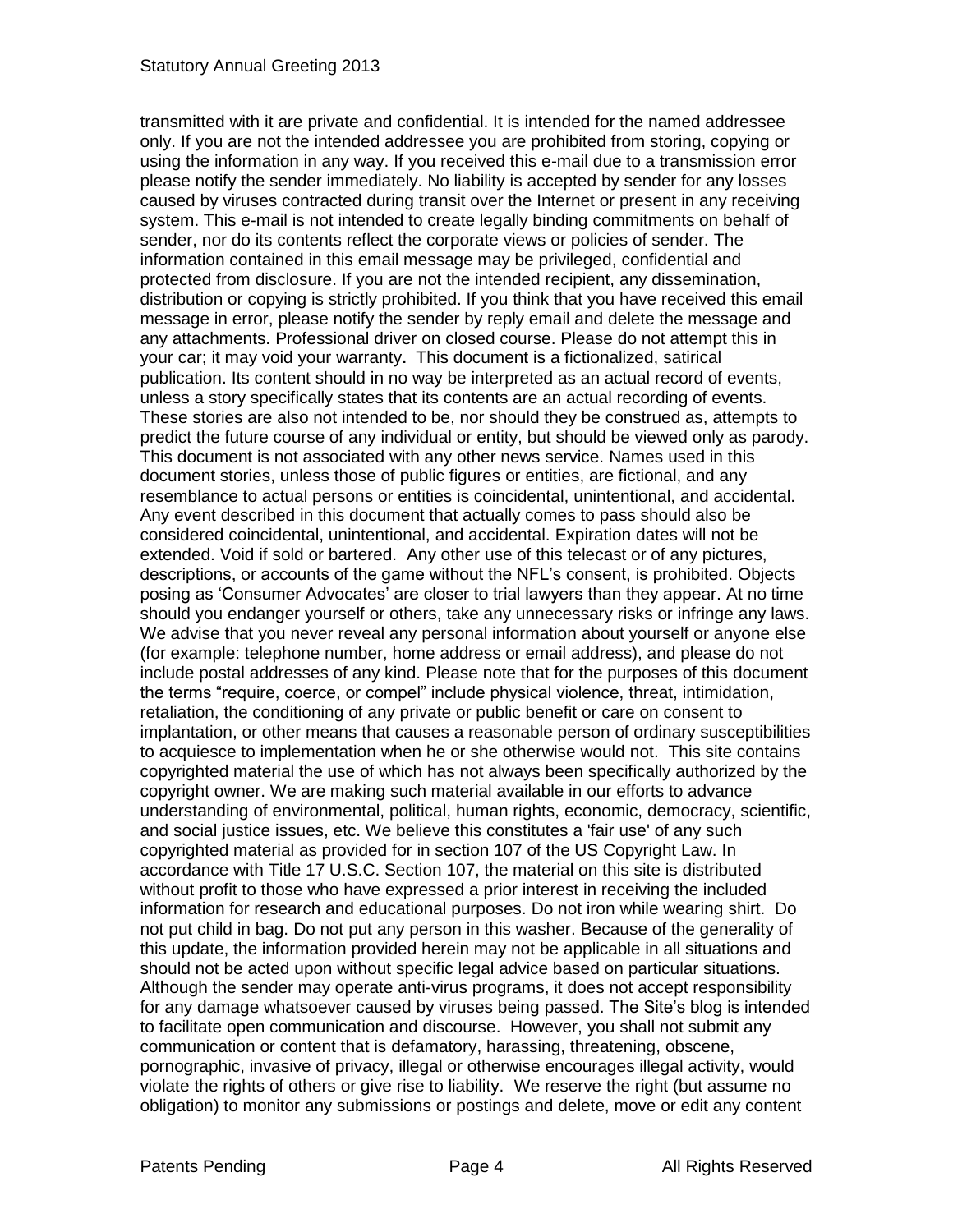that we consider inappropriate or unacceptable for any reason. We reserve the right to republish any material contributed by Site visitors. By posting a message in any public area of the Site or submitting any correspondence to us, you expressly grant us a global nonexclusive license to publish, reproduce, sell, disclose, distribute or use such material for any purpose whatsoever. You hereby further grant us the global nonexclusive right to use any ideas, concepts or techniques embodied in such materials for any purpose whatsoever. In addition, you hereby waive any and all moral rights you may have in any such materials. Further, you hereby authorize us to edit and otherwise modify any such material prior to our use, publication, distribution, sale, reproduction or disclosure thereof. You also agree that all such material will be deemed to be provided to us on a non-confidential and non-proprietary basis. Material that is copyright protected may not be submitted without permission from the copyright owner, and you are solely responsible for the failure to obtain any such permission. As further explained in our privacy policy, we will also comply with any legal requests to disclose any submissions, communications or postings to others, including to law enforcement agencies. We will be entitled to use, reproduce, disclose, publish and distribute any material you submit for any purpose whatsoever, without restriction and without compensating you in any way. For this reason, we ask that you not send us any comments that you do not wish to assign to us, including any confidential information or any original creative materials such as stories, product ideas, computer code or original artwork. If any provision of this Agreement is found by a court of competent jurisdiction to be invalid or unenforceable, the parties agree that the remaining provisions of the Agreement shall remain in full force and effect, provided that the allocation of risks described herein is given effect to the fullest extent possible. Our failure to act with respect to a breach by you or others does not constitute a waiver of our right to act with respect to subsequent or similar breaches. This Agreement, including any notices and disclosures on the Site, constitutes the entire agreement between you and us. Do not drive while distracted. Applies only to halogenated flame retardants and PVC in components. Halogens are below 900 PPM bromine and 900 PPM chlorine. The original equipment manufacturer must provide TPM functionality, which requires a TPM-supported BIOS. TPM functionality must be initialized and may not be available in all countries. I hereby agree to participate in the above multi-media project ("Project") produced by Producer, and irrevocably grant my permission and authorize Producer to record, re-record and photograph my likeness, my name, my performance, my voice, interviews of me, and information relating to me, to portray or describe me as Producer may elect, and to make use of any incidents of my life in any and all editions of the Project, and in advertising, marketing, publicity and promotion related to the Project, and to reproduce and publish the same throughout the universe in perpetuity, in any and all media now known or hereinafter devised, including without limitation, all forms of television, home video, digital download, radio and print. If at our request you send certain specific submissions (e.g., postings to chats, surveys, message boards, contests, or similar items) or, despite our request that you not send us any other creative materials, you send us creative suggestions, ideas, notes, drawings, concepts, or other information (collectively the "Submissions\) shall be deemed and shall remain our property in perpetuity. By making any Submission, the sender automatically grants, or warrants that the owner of such material expressly grants, us the royalty-free, perpetual, irrevocable, non-exclusive right and license to use, reproduce, modify, adapt, publish, translate, and distribute such material (in whole or in part) throughout the universe and/or to incorporate it in other works in any form, media or technology now known or hereafter developed, for the full term of any copyright, trademark or patent that may exist in such material for any purpose that we choose, whether internal, public, commercial, or otherwise, without any compensation, credit or notice to the sender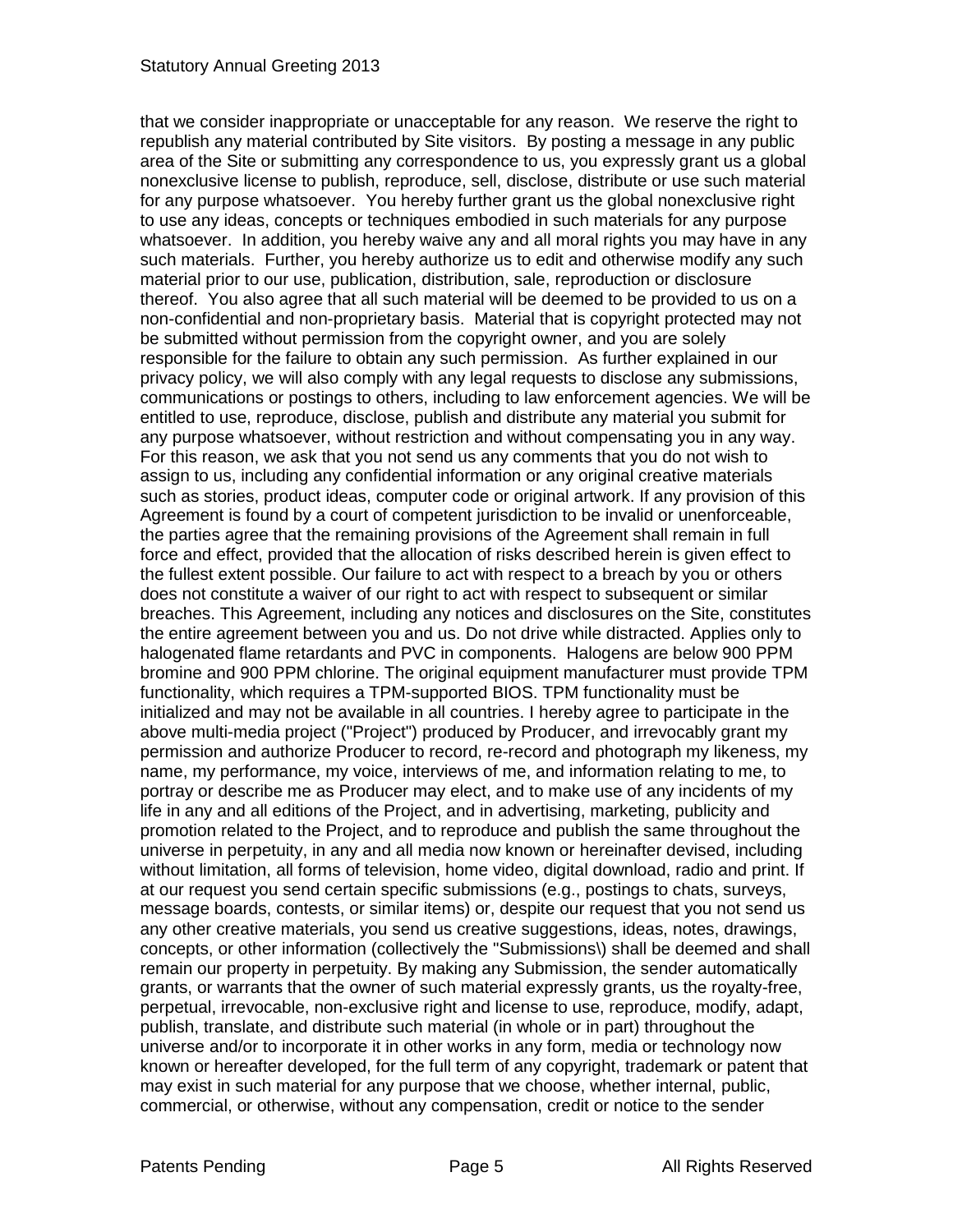whatsoever. And on behalf of the TSA, when boarding with gels or liquids, remember the 3-1-1 rule. First, bottles may only be 3 oz. or smaller in size. Second, they must be carried in only one 1-quart plastic bag. Finally only 1 plastic bag is allowed per person. When you're going through the X-ray, place the plastic bag in a security bin for easy screening. If you need to bring anything else, pack it in your checked luggage. We'd hate to see you lose anything when going through security. If swallowed, contact a poison control center immediately. This product is not intended for use as a dental drill or in medical applications. This product may break if dropped. Avoid death: before removing seat lock park brake and remove key. Do not use vanishing fabric marker to sign checks or legal documents. Keep pet birds out of the kitchen when using this product. This costume does not enable flight or super strength. Do not iron clothes on body. This product moves when used. Email transmission cannot be guaranteed to be secure or error-free. Therefore, we do not represent that this information is complete or accurate and it should not be relied upon as such. The company is a Swiss Verein with member firms around the world. In accordance with the common terminology used in professional service organizations, reference to a "partner" means a person who is a partner, or equivalent, in such a law firm. Similarly, reference to an "office" means an office of any such law firm. This may qualify as "Attorney Advertising" requiring notice in some jurisdictions. Prior results do not guarantee a similar outcome. Before you send e-mail to us, please be aware that your communications with us through this message will not create a lawyer-client relationship with us. Do not send us any information that you or anyone else considers to be confidential or secret unless we have first agreed to be your lawyers in that matter. Any information you send us before we agree to be your lawyers cannot be protected from disclosure. This is an estimated price; this is not your final invoice. If you are not the intended recipient, please contact the sender and delete all copies. No person shall be denied employment, be excluded from participation in, be denied the benefits of, or subject to discrimination in any program or activity, on the basis of gender, religion, beliefs, national origin, ethnic group, or disabling condition. You may refuse to contribute without reprisal. Unauthorized disclosures of classified documents (whether in print, on a blog, or on websites) do not alter the documents' classified status or automatically result in declassification of the documents. To the contrary, classified information, whether or not already posted on public websites or disclosed to the media, remains classified, and must be treated as such by federal employees and contractors, until it is declassified by an appropriate U.S. Government authority. We will deal promptly with your complaint. If we cannot resolve the complaint to your satisfaction within a reasonable time, you or we may refer the complaint to the Privacy Commissioner. Any Claim shall be arbitrated or litigated, as the case may be, on an individual basis and shall not be consolidated with any Claim of any other party whether through class action proceedings, class arbitration proceedings or otherwise. Without limiting the foregoing, you agree not to use any device, software or routine to interfere or attempt to interfere with the proper working of the Site or any activity being conducted on the Site other than through the search engine and search agents available from generally available third-party providers; or attempt to decipher, decompile, disassemble or reverse-engineer any of the software comprising or in any way making up a part of the Site. In the case of a flight cancellation or delay, which has caused you to miss your connecting flight, our staff and systems will focus on rebooking as many customers as possible on alternate flights, either direct to the destination or via connections through other airports, whichever best accommodates the customer's needs. The occurrence called "kickback" can cause serious or fatal injury. Always read the instruction manual carefully before using your saw. The products discussed herein may have different product labeling in different countries. Patients should not use the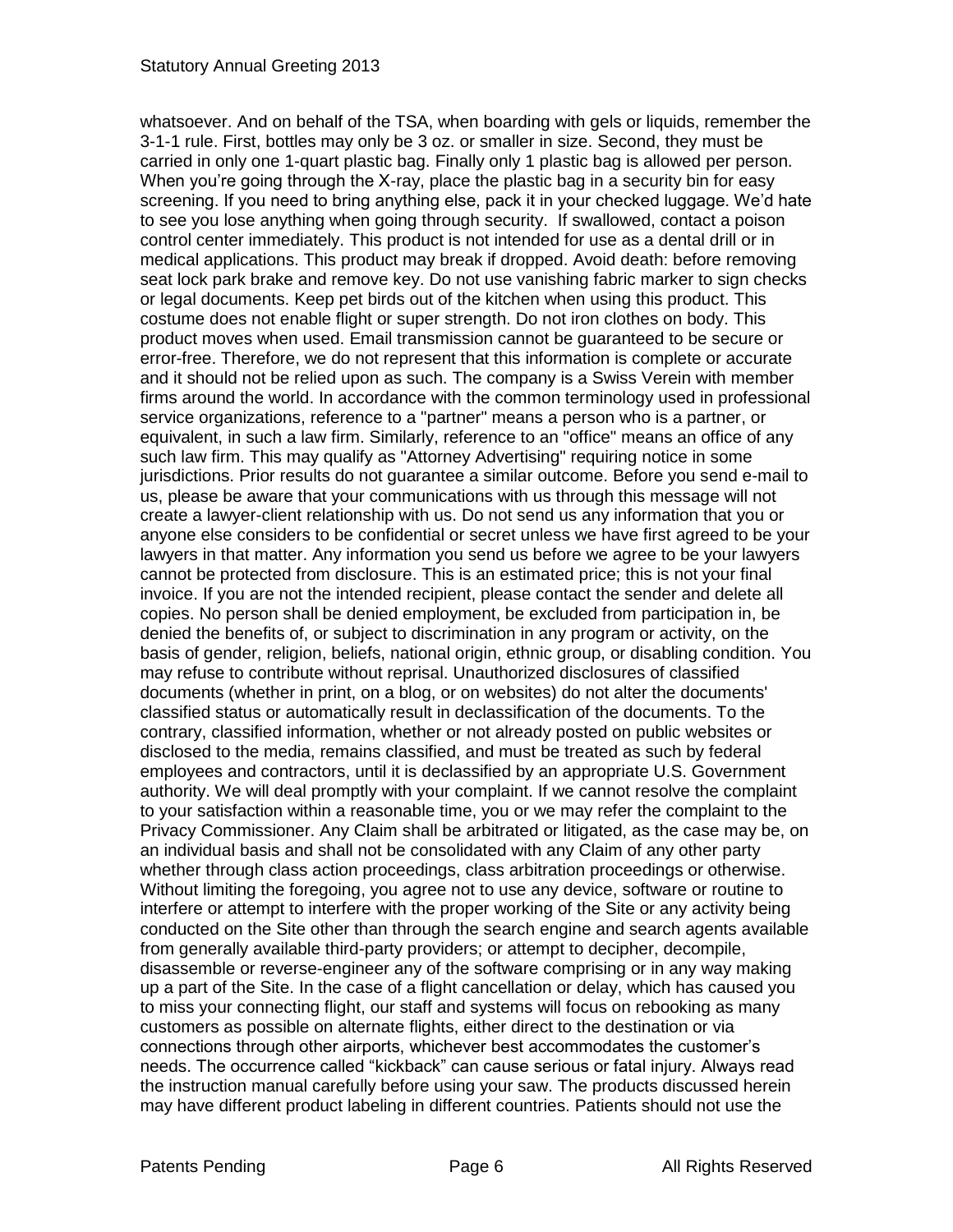information contained herein for diagnosing a health or fitness problem or disease. Some features are unavailable while driving. If your eye is scratched, infected or irritated, stop using all eye cosmetics and go to an eye doctor immediately. We no longer accept international orders. The number of chargebacks, losses, and credit card frauds and customs delays has grown to the point that international sales as a whole represent a net loss to our company. Cut away from your body, not toward it. Always point the muzzle in a safe direction. Use of protective gear can greatly reduce injuries while riding. If protective gear is worn, be sure that it does not interfere with steering, braking and pedaling. Know your own abilities, and do not ride beyond them. Remove and destroy all plastic wrapping materials. Never use plastic bags as mattress covers. The plastic film may cling to a baby's face and cause suffocation. Any screw inserted into a wood component that cannot be tightened securely should be replaced by one that fits. Onscreen and printer color representations may vary from actual paint colors. May contain peanuts. Do not use while sleeping. Data and images displayed on these pages are not official operational products, and are provided only for examples of experimental use by remote sensing researchers, or experienced meteorologists or oceanographers. To retain this borrower benefit and avoid late fees, you must make and have your payments posted to your account no later than the scheduled due date. Any payment posted after the due date will result in the termination of such benefit. The most fundamental particles in this product are held together by a "gluing" force about which little is currently known and whose adhesive power cannot therefore be permanently guaranteed. Unpredictable weather can delay fruit harvests up to three weeks or more. Texas state law prohibits delivering wine containing more than 16% alcohol. Same Day Service is not available for all areas. You understand that each individual's success will be determined by his or her desire, dedication, background, effort and motivation to work. There is no guarantee you will duplicate any of the results stated here. You recognize any business endeavor has inherent risk for loss of capital. Any event contains an inherent element of risk. In registering for this event I acknowledge this and understand that all possible steps will be taken to reduce the risk to acceptable levels. I consent to medical treatment being administered to my child as appropriate. We accept no responsibility for crash damage. It is impossible to determine for certain whether crash damage was the result of a radio system failure or pilot error. We accept no responsibility for crash damage occurring during the use of a radio-controlled model. We accept no responsibility for improper installation of our products. Electrical polarity must be properly observed in hooking up electrical components. Fuses must be used with all electrical components where indicated (example: speed controllers). Buy pre-assembled packs from an authorized dealer, rather than assembling packs from loose cells. You should not use this information for diagnosing a health problem or disease but should always consult your own physician. May cause eyelid skin darkening which may be reversible, and there is potential for increased brown iris pigmentation which is likely to be permanent. If you, your family, or caregiver notice agitation, hostility, depression, or changes in behavior, thinking, or mood that are not typical for you, or you develop suicidal thoughts or actions, anxiety, panic, aggression, anger, mania, abnormal sensations, hallucinations, paranoia, or confusion, stop taking the product and call your doctor right away. The events depicted in this movie are fictitious. Any similarity to any person living or dead is merely coincidental. Moreover, a good faith dispute does not include buyer's remorse (that is, the item delivered was as described in the item description, but you no longer want the item regardless of the reason). Testimonials, case studies, and examples found at this website are exceptional results, do not reflect the typical purchaser's experience, don't apply to the average person and are not intended to represent or guarantee that anyone will achieve the same or similar results. Please note that the content of this page can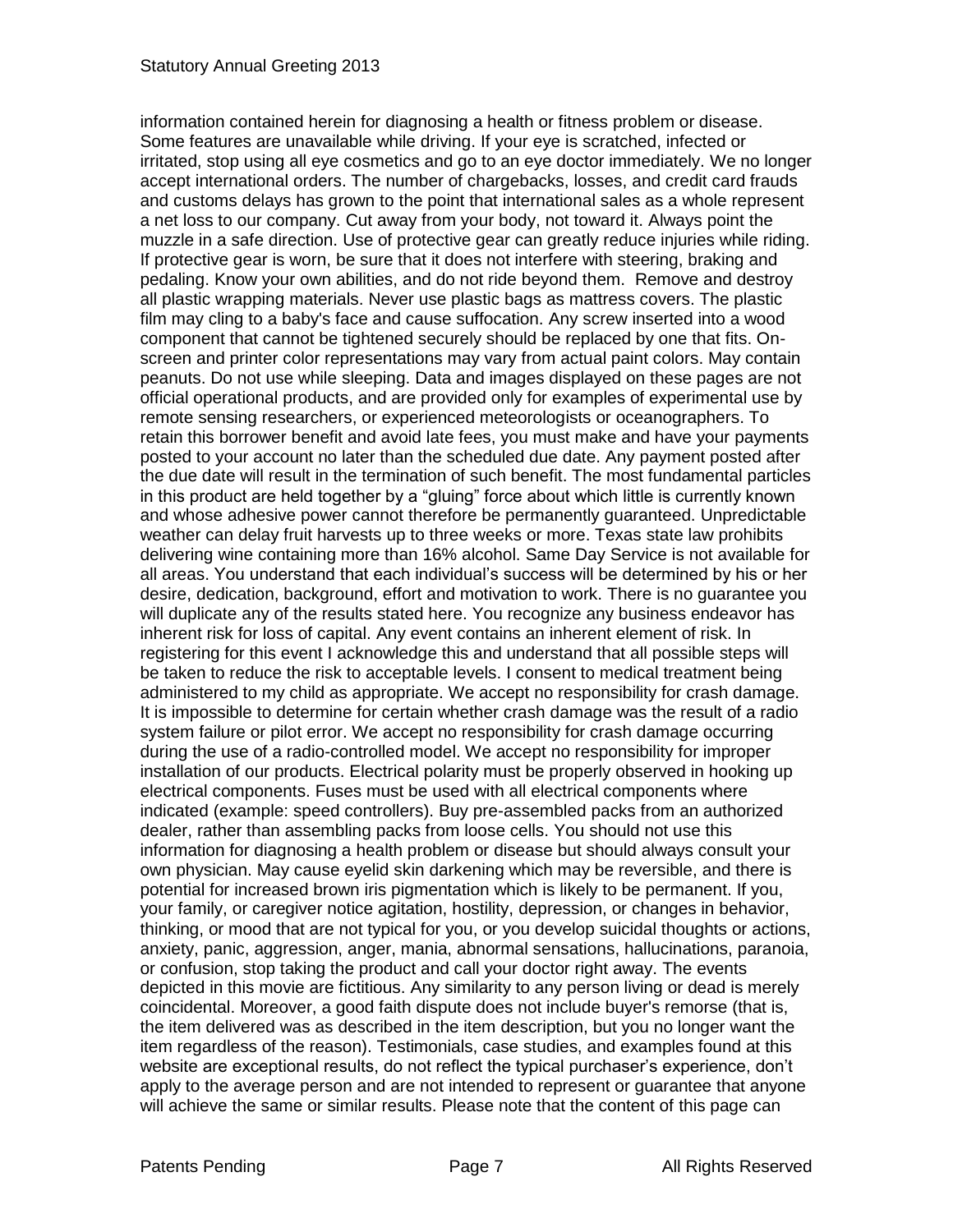change without prior notice. You are about to watch a movie, a commercial product made for your entertainment and our financial benefit. Believer discretion is advised. We periodically review personnel policies in part or as a whole, to ensure that they continue to reflect current thinking in the field of Human Resources Management and are consistent with trends and legislative requirements. This site is of an adult nature. Please do not enter this site if you are under 18 years of age and press the back button on your browser to leave now. By entering this site you are verifying that you are over the age of 18 and fully understand that this site is of an adult nature. Please understand that artisanal cheese molds, simply scrape away any unwanted mold and the cheese below is still good to eat, as we only carry natural cheeses. This item has a longer processing time than most. Percent Daily Values are based on a 2,000 calorie diet. If you become dissatisfied in any way with this Website or its Terms of Use or Privacy Policy, your sole and exclusive remedy is to stop using this Website and its services. Wear loose fitting, comfortable clothes and tennis shoes. The pictures used to display adventures in promotional material and website, are for illustration purposes only and may not accurately reflect the details of an individual experience. Do not send us any information that you or anyone else considers to be confidential or secret unless we have first agreed to be your lawyers in that matter. Any information you send us before we agree to be your lawyers cannot be protected from disclosure. By submitting any Unsolicited Information, you are granting us a perpetual, royalty-free and irrevocable right and license to use, reproduce, modify, adapt, publish, translate, distribute, transmit, publicly display, publicly perform, sublicense, create derivative works from, transfer and sell such Unsolicited Information and to use your name and other identifying information in connection with such Unsolicited Information. Please keep in mind that Some Quantum Physics Theories Suggest That When the Consumer Is Not Directly Observing This Product, It May Cease to Exist or Will Exist Only in a Vague and Undetermined State. Warning: Pregnant women, the elderly and children under 10 should avoid prolonged exposure to Happy Fun Ball. Caution: Happy Fun Ball may suddenly accelerate to dangerous speeds. Happy Fun Ball Contains a liquid core, which, if exposed due to rupture, should not be touched, inhaled, or looked at. Do not use Happy Fun Ball on concrete. Discontinue use of Happy Fun Ball if any of the following occurs: Itching Vertigo Dizziness Tingling in extremities Loss of balance or coordination Slurred speech Temporary blindness Profuse sweating Heart palpitations. If Happy Fun Ball begins to smoke, get away immediately. Seek shelter and cover head. Happy Fun Ball may stick to certain types of skin. When not in use, Happy Fun Ball should be returned to its special container and kept under refrigeration. Any resemblance to persons living or dead should be plainly apparent to them and those who know them, especially if the author has been kind enough to have provided their real names and, in some cases, their phone numbers. All events described herein actually happened, though on occasion the author has taken certain, very small, liberties with chronology, because that is his right as an American. Do not use near stairs. Do not use near sharp or pointed objects (i.e., rings, bracelets, high heeled shoes, staples, pins, paperclips, pets) or source of heat. Although the balls are extremely strong, if the surface of the ball is cut, punctured or damaged, its integrity can be lost and the ball can burst instantly. The preceding program contained scenes of extreme violence and should not have been viewed by young children. Viewers unfamiliar with the accents of the United Kingdom would be well advised to turn on Closed Captioning. Not a low calorie food. Statements about the products efficacy have not been evaluated by the Food and Drug Administration. The Seller acquires this product from an American & European manufacturer as a fully boxed, brand new, never used, not remanufactured product. The product is NOT evaluated by the Seller for mechanics or safety in any way whatsoever.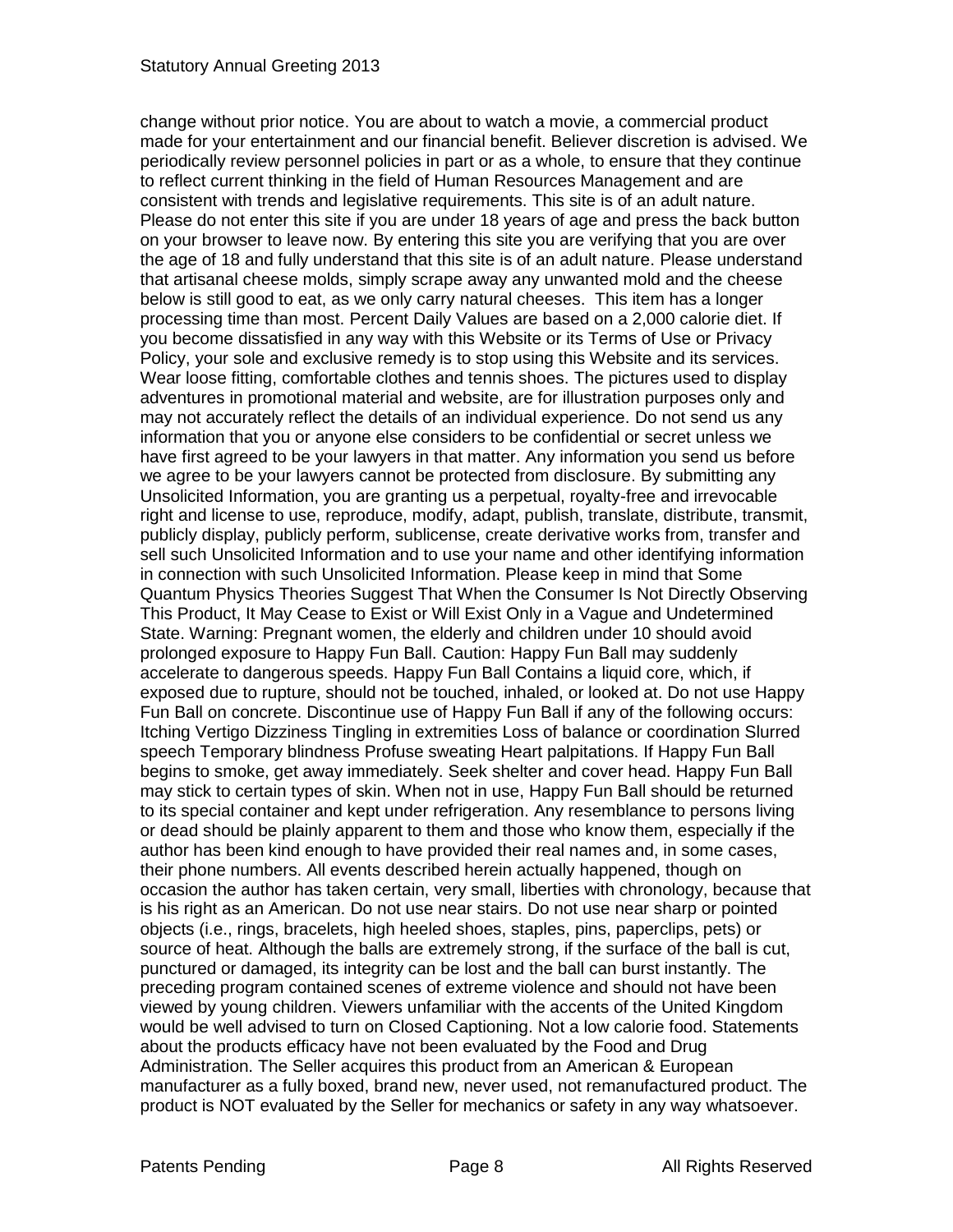The Buyer, by purchasing this product fully accepts the terms that the Buyer assumes full and total responsibility for any and all aspects regarding: health, property damage, pain, eye damage from misuse, liability, burning from misuse, failing to keep product away from children, or death... or agrees to NOT bid on, purchase, or to use this product. The Seller has priced this item (very low) in accordance with its unsupervised inherent risks of operation along with being unevaluated by the Seller; moreover, all possible caveats whether listed here or implied are passed on to the buyer. Reference to any specific commercial product, process, or service by trade name, trademark, manufacturer, or otherwise does not necessarily constitute or imply its endorsement, recommendation, or favoring by the U.S. Government or any agency thereof. The views and opinions of document authors do not necessarily state or reflect those of the U.S. Government or any agency thereof. Not to be used for home dental work. The user of this information assumes all risks for personal injury or property damage. There may be other chemicals available than those listed in this guide because of insufficient field data from the Northeast. This product is intended to be used only as a travel aid and must not be used for any purpose requiring precise measurement of direction, distance, location or topography. The consumer should be aware that he or she may be the only entity in the universe, and therefore that any perceived defects in product quality are the consumer's own fault. Every citizen be advised that despite the possibility that his or her acts are all entirely predetermined by the blind mechanical nature of the universe and are therefore unavoidable and inescapable, he or she will still incur a legal responsibility and liability for any torts, violations, misdemeanors, or felonies he or she commits. Because knowledge is defined for the purpose of this product literature as "justified true belief", the manufacturer cannot prove that they "know" any of the information provided with this product to be true, correct, complete, or consistent because they cannot demonstrate their internal belief states through the principle of Philosophic Privacy. Due to the possibility that a common notion of ethics are not universally shared by all sentient beings, and that therefore the manufacturer may have entirely different concept of "fairness", "equity", "honesty", and "integrity" than the consumer, the consumer should not expect the product purchased to conform in any way to the advertised properties of the product. Rotating shaft can grab, mangle and dismember. Do not operate with guard removed. In case of accidental skin injection, seek immediate "Surgical Treatment." Failure to follow this warning can result in amputation or serious injury. This product is not to be used in bathrooms. Twist top off with hands. Throw top away. Do not put top in mouth. Warning! This is not underwear! Do not attempt to put in pants. Fumes may be present. WARNING: Do not smoke until hair is dry. All activities monitored by video camera.

Not gluten-free. The performance of this contract is subject to termination without liability upon the occurrence of any circumstance beyond the control of either party – such as acts of God, war, acts of terrorism, government regulations, disaster, strikes (except those involving the employees or agents of the party seeking the protection of this clause), civil disorder, or curtailment of transportation facilities. Commodities requiring special or additional care or attention in handling or stowing must be so marked and packaged as to ensure safe transportation with ordinary care. All candles or any devices that emit flame or smoke must be enclosed in glass or non-flammable containers. Please arrange to have someone available to care for living and perishable items when they arrive. No shorts, cut-offs, sandals or clogs are permitted and all clothing must be clean and in good repair. Please demonstrate a positive attitude about our wonderful facilities and above all, treat our staff and our guests with the greatest of courtesy. We are sending this electronic card in lieu of printed cards as an economically and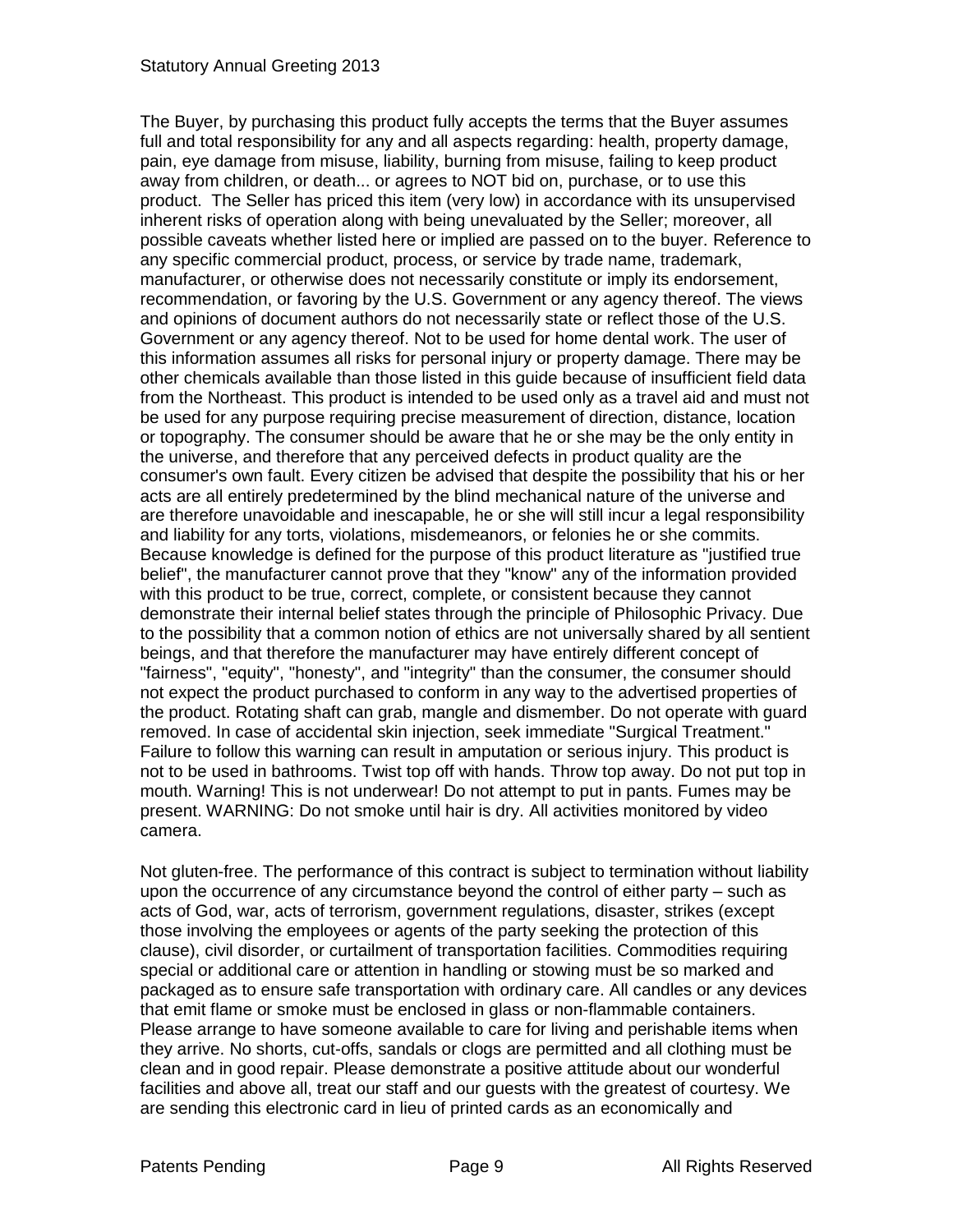environmentally friendly choice. We are keeping the savings for ourselves. The United Nations Convention on Contracts for the International Sale of Goods and the Vienna Convention on the International Sale of Goods shall not apply. This email may constitute a commercial electronic mail message under the CAN-SPAM Act of 2003. Carrier will use cargo heaters, blankets, and other equipment as may be available at the local service centers. We also reserve the right to deny any order with an incorrect price or product description. Any corrections we feel need to be made can be made, even after an order is acknowledged. Once you know your measurements, you can see what sizes they correspond to on our sizing charts, and find the best fit possible. We cannot and do not guarantee that the product images available to you on the website are accurate in every detail. We do not guarantee the sale of your horse, your horse's services, your products or services or any other product or service advertised on our site. We do not guarantee the owner/seller's services, representations, or any horse's performance or fitness for a particular purpose. In addition, we strongly recommend that a pre-purchase exam should be performed by the buyer's equine veterinarian of choice, on any horse prior to purchase. Hawaii Restriction Notice: Shipment of living materials (viruses, algae, bacteria, plants, protozoa, insects, and other animals) into Hawaii is restricted. Please contact the Hawaii Department of Agriculture (808.832.0566) before ordering this material, and if necessary, provide us with import permits and other pertinent information. No Peanuts, Gluten, Eggs and Milk, Dairy, Soy, Tree Nuts, Shellfish, and no Corn. Some of the most common side effects are dizziness, blurry vision, weight gain, sleepiness, trouble concentrating, swelling of your hands and feet, dry mouth, and feeling "high." Call your doctor right away if you have new or worsening depression, suicidal thoughts or actions, or unusual changes in mood or behavior. If you have suicidal thoughts or actions, do not stop without first talking to your doctor. These statements have not been evaluated by the Food and Drug Administration. This product is not intended to diagnose, treat, cure or prevent any disease. You are responsible for ensuring that your use of or participation in the activities of this site does not affect your eligibility as an amateur athlete. Please check with your amateur athletic association for the rules that apply to you. We have developed a comprehensive program to ensure that human rights and workers' rights are respected throughout our supply chain and to encourage and support community development in the regions where we source our raw materials. We believe that industry and communities can work together to find a balance that will lead to more sustainable practices in the future. The occurrence called "kickback" can cause serious or fatal injury. Approaching or contacting electric power lines with these tools may cause serious injury or death from electrocution. Electricity can jump from one point to another by means of arcing and/or may be conducted through damp branches. Maintain a clearance of at least 50 feet (15 M) between the tools and any electrical line carrying a live current. To reduce the risk of injury from falling objects, do not cut vertically above your head. Always wear appropriate protective apparel as outlined in the instruction manual. Keep bystanders away. Climbing is a serious sport that necessarily involves the acquisition of knowledge, development of skills, taking risks, and the exercise of good judgment developed over time. Activities that do not actively engage and involve the person in recreation, learning, growth, challenge, development, and competency do not have the essential characteristics of a sport, and certainly not the sport of climbing. If you have a sudden decrease or loss of vision or hearing, call a healthcare provider right away. Lashes enhanced in post production. Not only is it permissible for NCAA coaches to give to collegiate players, but its individual and convenient packaging allows for worry-free distribution in the locker room. In order to mutually protect our relationships of integrity, honesty, and fairness with all of our vendors and business partners, we prohibit our associates from accepting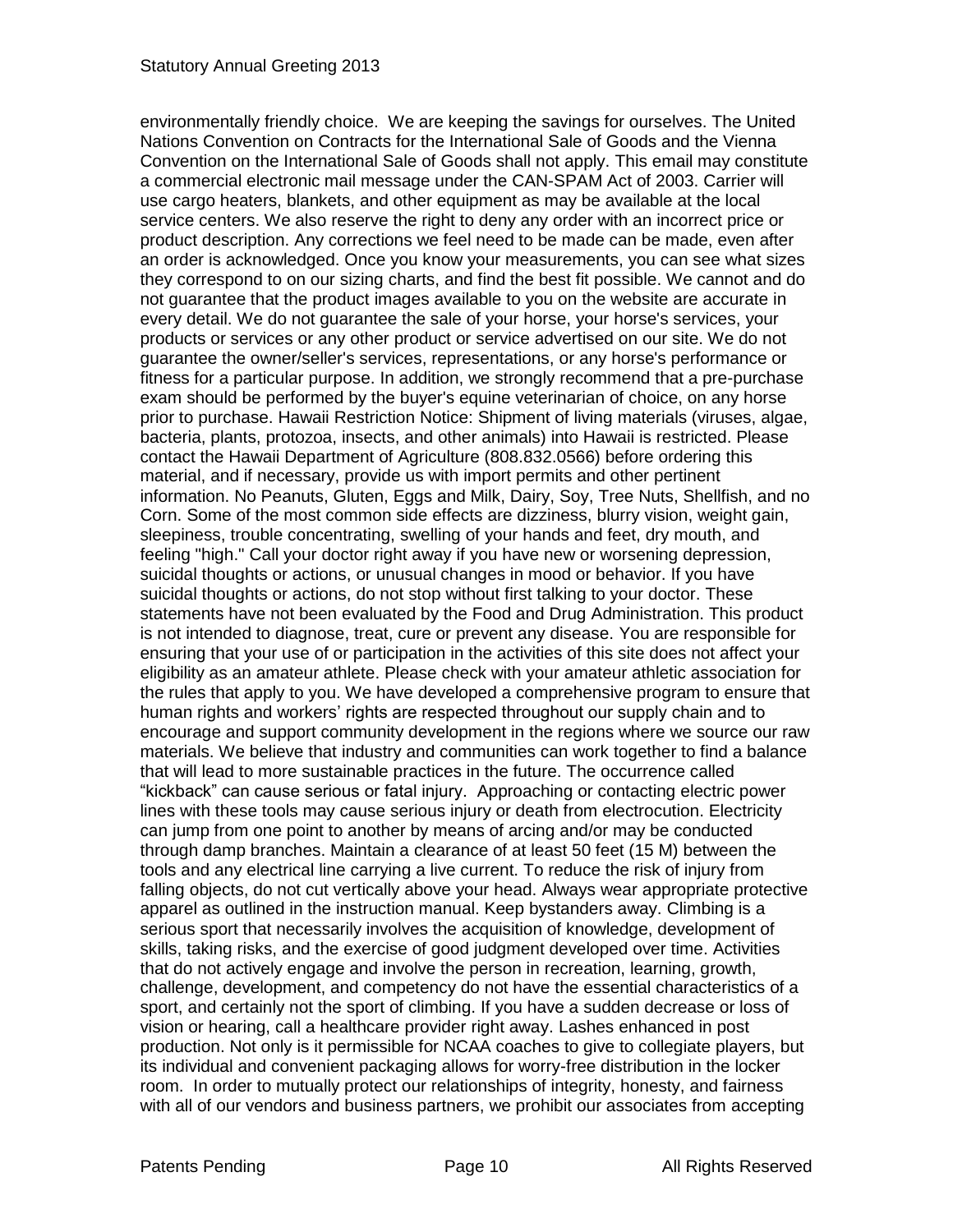cash, merchandise, services or any gift of more than nominal value. This exception does not apply to a student-athlete who attends a Division III institution for graduate school, unless the student-athlete is attending the same institution at which he or she was an undergraduate. A stock is defined as volatile if the stock price has moved up or down by 20% or more in a month in at least 8 of the past 24 months or the analyst expects significant volatility going forward. This offer is extended to you under the condition that your acceptance does not violate any applicable rules or policies within your organization. If you are unsure whether your acceptance may violate and such rules or policies, we strongly encourage you to seek advice from your ethics or compliance official. If you are unable to accept all or a portion of the complimentary invitation and would like to pay for your own expenses, we are happy to provide a reasonable market value and an invoice or other suitable payment process. Please find out whether the participation is taxable under your local tax laws. If you have any questions, please contact your employer's HR department or your tax adviser. Passengers with physical limitations may travel with a properly trained and certified assistance animal (for example trained seeing-eye dogs) provided the Carrier is given advance written notice of Passenger's desire to travel with the animal and Passenger assumes full responsibility for the animal's food and hygiene. The Passenger hereby agrees and consents to a reasonable search being made of the Passenger's person, baggage or other property, and stateroom, and to the removal and confiscation or destruction of any object which may, in the opinion of the Carrier, impair the safety of the Vessel or comfort or convenience of other Passengers. The Passenger grants Carrier the exclusive right throughout the universe in perpetuity, free of any claims, to use his/her photograph, image, likeness, voice, or other audio or visual portrayal taken during the cruise, including the right to edit, combine and make unrestricted use of such materials with other materials, or to delete or juxtapose any part of such materials with other materials, in any fashion, including without limitation the unrestricted right to copy, revise, distribute, display and sell photographs, images, film, tapes or recordings in any and all media now known or hereafter devised, including without limitation use on the Internet, for all purposes, including for promotional, advertising, marketing or other business purposes of the Carrier or affiliated or related companies or brands. Passenger hereby relinquishes any property interest or right Passenger may have in any such materials. Because we receive monetary or securities compensation, most often in the form of common stock (hereafter referred to as the "Shares") for our dissemination of publicly disseminated information (the "Information") regarding various issuers of securities, we disclose our specific compensation herein and in our individual reports of profiled issuers. It is imperative that all readers carefully review our Disclaimer in its entirety, which contains important information about penny stocks, our operations, the limited nature of the Information and various risks attendant to the companies that we profile, including that: (a ) we receive our compensation in free trading shares, which we will sell immediately upon their receipt as well as during the dissemination of such Information or within hours, days, weeks or months thereafter, or at any time; as a result, our selling activities will cause significant volatility in the Issuer's stock price and/or significantly depress the Issuer's stock price; (b) we will buy and sell the Shares in the open market before, during or after the dissemination of the Information or at any time, which will cause significant volatility in the Issuer's stock price and/or significantly depress or increase the Issuer's stock price; (c) there is an inherent and actual conflict of interest that exists between our Readers' interests and our interests because we: (i) receive the Shares as compensation for disseminating the Information and thereafter sell those Shares at any time for monetary gain, including at the same time the Information is being disseminated or shortly thereafter or at any time; and (ii) buy and sells the Profiled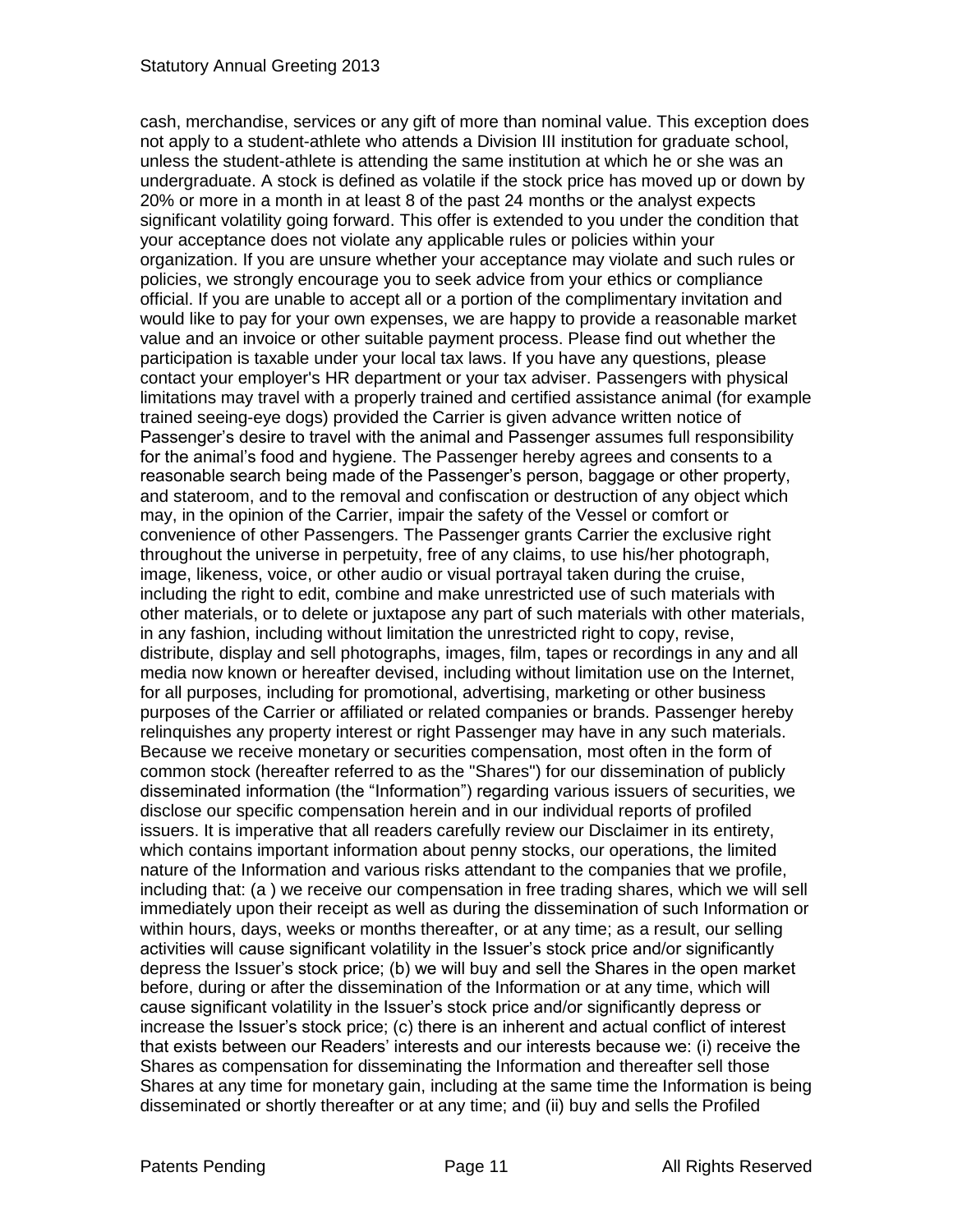Company's shares in the open market at the same time or before the Information is being disseminated or shortly after the dissemination of the Information or at any time. Our gains from sale of the shares may be substantial. Campaigns may not accept contributions from foreign nationals. Please do not send cash. Not printed at Government Expense. Despite the large significance of the measurement reported here and the stability of the analysis, the potentially great impact of the result motivates the continuation of our studies in order to investigate possible still unknown systematic effects that could explain the observed anomaly. We deliberately do not attempt any theoretical or phenomenological interpretation of the results. This is printed on uncoated paper manufactured entirely with certified non-polluting wind-generated renewable energy, processed chlorine-free and certified Ancient Forest Friendly. We have aligned the requirements for doing business with us with the Universal Declaration of Human Rights, International Labor Organization's ("ILO") Core Conventions and the United Nations Framework on Business and Human Rights. Our associates also participate (both as speakers and attendees) in external training programs and seminars on social compliance issues, including on the issues of human trafficking and slavery. This product information is intended for US consumers only. If you experience chest pain, nausea, or any other discomforts during sex, seek immediate medical help. None of the contributors, sponsors, administrators, or anyone else connected with the publication in any way whatsoever can be responsible for the appearance of any inaccurate or libelous information or for your use of the information contained in or linked from these pages. The Firm may engage in securities transactions in a manner inconsistent with the Product and, with respect to securities covered by the Product, will buy or sell from customers on a principal basis. If any of these risk factors has a greater downside impact than we anticipate, the share price will likely have difficulty attaining our target price. Conversely, if the impact of any of these upside risks is greater than we anticipate, the stock could exceed our target price. If the reader of this message is not the intended recipient, or the employee or agent responsible to deliver it to the intended recipient, you are hereby notified that any dissemination, distribution or copying of this communication is strictly prohibited. Questions? Comments? We're checking mail around the clock and we REFUSE to let uncertainty come between us and your wallet and/or purse! We do not sell screensavers, because it is not 1998. We do not accept or consider unsolicited ideas, including ideas for new advertising campaigns, new promotions, new or improved products or technologies, product enhancements, processes, materials, marketing plans or new product names. Please do not submit any unsolicited ideas, original creative artwork, suggestions or other works ("submissions") in any form to us. We reserve the right to refuse, limit, or cancel any service and/or membership for any reasonable cause, including without limitation if, in our the opinion, a member is using services in conjunction with offensive, illegal, or otherwise inappropriate content or material; displays unreasonable, abusive, or disruptive behavior; requires unusual or extensive services/training beyond the scope of these Terms and Conditions or our typical service offerings; or has otherwise breached these Terms and Conditions. Always make certain your firearm is unloaded before crossing a fence, climbing a tree, jumping a ditch or negotiating other obstacles. In the event of unauthorized use of your credit card, you must notify your credit card provider in accordance with its reporting rules and procedures. A California law, the Transparency in Supply Chains Act of 2010, requires certain disclosures regarding human trafficking and slavery, in particular. As described above, we select suppliers who support our values and expect them to comply with all applicable laws and regulations. We do not currently verify our product supply chain or audit suppliers specifically to evaluate risks of human trafficking and slavery or require our direct suppliers to certify that materials incorporated into products comply with laws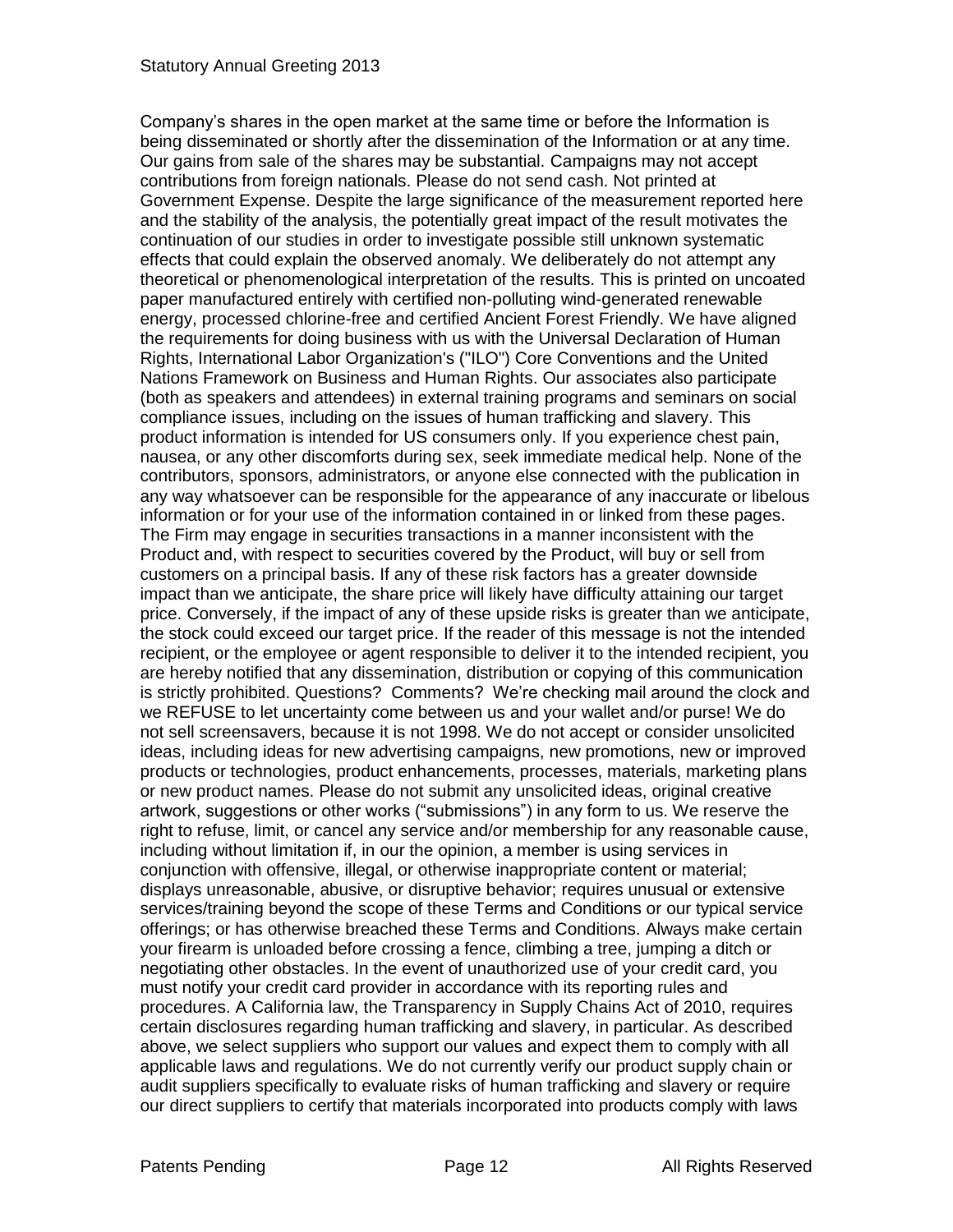regarding slavery and human trafficking in the countries in which they are doing business. We also do not currently maintain internal standards for employees and contractors regarding slavery and human trafficking specifically or provide training to employees and management on these specific matters. Employees are expected to respect the human rights and dignity of all people. We neither publish nor accept letters from readers. It is our policy that the readers should have no voice whatsoever and that this shall be solely a one-way conduit of information. The editorial page is reserved for the exclusive use of the staff to advance whatever opinion or agenda it sees fit, or, in certain cases, for paid advertorials by the business community. It is the stated position of the United States Air Force that their safeguards would prevent the occurrence of such events as are depicted herein. Warning: Pregnant women, the elderly and children under 10 should avoid prolonged exposure to Happy Fun Ball. Caution: Happy Fun Ball may suddenly accelerate to dangerous speeds. Happy Fun Ball Contains a liquid core, which, if exposed due to rupture, should not be touched, inhaled, or looked at. Do not use Happy Fun Ball on concrete. Any translation of these documents into languages other than English is intended solely as a convenience to the non-English-reading public. We have attempted to provide an accurate translation of the text, but the official text is the English text and any differences in the translation are not binding and have no legal effect. References identifying the original document in English are available in most non-English documents. Permission to use or reproduce official insignia of the Department is granted on a case-by-case basis and involves the consideration of many relevant factors, including: the cost or benefit to the Department or the government of granting the request; the unintended appearance of endorsement or authentication by the Department; the potential for misuse; the effect on Department security; the reputability of the use; and the extent of control by the Department over the ultimate use and distribution of any product(s) or publication(s) bearing official insignia of the Department. For site security purposes and to ensure that this service remains available to all users, we employ software programs to monitor traffic to identify unauthorized attempts to upload or change information, or otherwise cause damage. In the event of authorized law enforcement investigations, and pursuant to any required legal process, information from these sources may be used to help identify an individual. Due to the nature of the products we provide, we cannot be responsible for irregularities in size, shape, and color of our products. Many of our products can change color naturally with time due to the normal aging process. Furthermore, because we use various quarries and other sources for our products, there may be changes in size, shape, and color between loads. This means that you may see variations over time in our stock. The Department prohibits discrimination in all its programs and activities on the basis of race, color, national origin, sex, religion, age, disability, sexual orientation, marital status, family status, status as a parent (in education and training programs and activities), because all or part of an individual's income is derived from any public assistance program, or retaliation. (Not all prohibited bases apply to all programs or activities.) Not valid on prior purchases. Valid Sunday to Thursday. Valid every evening after 6pm. Drivers should have a clear view of the road. Do not program or change settings in the GPS unit while driving. Any Twitter, Facebook or LinkedIn message from us is an impersonation by persons unknown. Due to the filming method used, guests viewing this film may experience side effects associated with motion sickness similar to riding a rollercoaster.

ANOTHER NOTE: By popular demand, the new stuff added since last year's edition starts here (and, we also note the deletion of all that Mayan Calendar end-of-the-world cautionary language since the world continues onward in its merry way):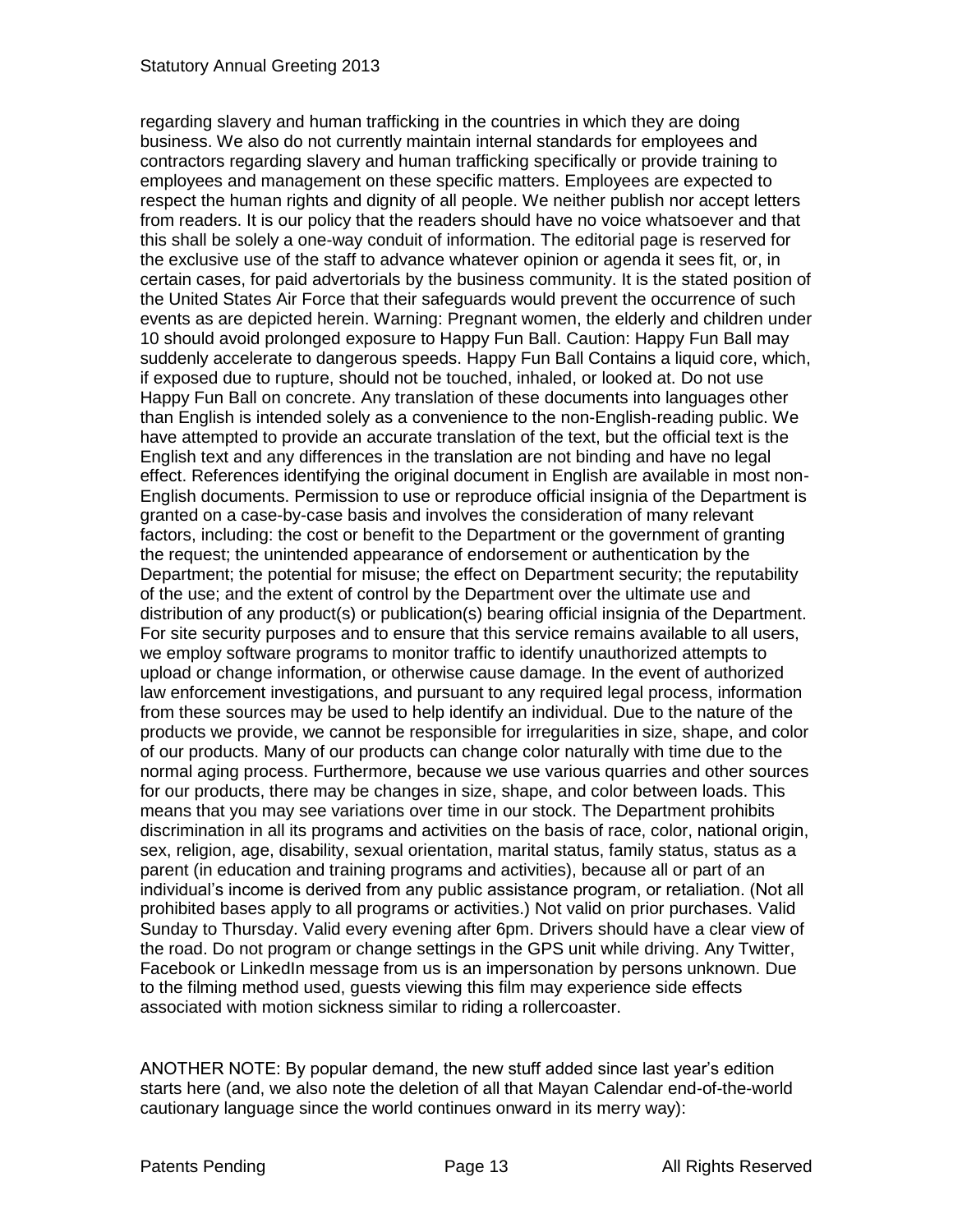Because vintage toys are delicate, we cannot guarantee that this toy will function properly when you receive it. We package each item very carefully in an effort to prevent shipping damage. We strive to provide accurate information about our toys. However, we are not experts. We may not know all the features they should have or we may overlook defects. Examine the pictures closely to determine the item's condition for yourself. Please contact us with any questions you may have, before buying. Vintage tin toys do not comply with current toy safety regulations. They may have sharp edges and small parts. They are being sold as collectibles to adults and are NOT intended for children to play with. NOTICE: It is Illegal to Sell U.S. Military Drones! All products sold are of good quality and are considered as being reliable. On the other hand, we warn against their use in an application, in a medical tool or system, in any domestic, commercial or industrial product where an error could result in harm or even death of a human being or an animal. The primary responsibility for the use or operation of a robot (or its technology) in the presence of human beings falls on the user. Be vigilant and act prudently. While in general no state prohibitions exist in these states, local regulations may exist. We recommend that you check your local regulations prior to use in public areas. Legislative efforts continue. If your home state has not yet enacted permissive legislation, please revisit this site in the future for updates. Remember that safety is of the utmost importance when riding your personal watercraft or boat. We value you, our world's waterways and the rights of other boaters. By following a few simple rules everyone can share and enjoy the water. After all, getting your adrenaline pumping on the open water isn't just serious fun, it's a serious responsibility. Normal swim wear does not adequately protect against forceful water entry into the lower body opening(s) of males or females. Throwing implements are not warranted due to the nature of the event. Different models are priced differently. Weigh the benefits of short-term chemical pesticide control against the benefits of long-term control using a variety of other treatments, including nonchemical methods. Foggers should not be used in small, enclosed places such as closets and cabinets or under tables and counters. Metalworking can be dangerous, especially when proper safety precautions are not taken. Because of the variations in materials, workmanship and other variables there are no guarantees on the information in/on this web site. This information is simply what I have been successful with in my own experiments and nothing more. I am not and will not ever be responsible for any injury, loss, or damage no matter how serious/major or minor that may result from anyone aside from myself following the instructions, diagrams, advice, plans and/or general information on this website. There are always dangers in metalworking and related activities and I attempt to point them out but it is neither the purpose nor responsibility of me nor this website to mention any or all known or unknown dangers. Be careful dag-gone-it! Our seating accommodations are sized appropriately for each driver, increasing the safety quotient. The only additional requirement for our larger drivers is that they must be able to fit through the window and comfortably behind the steering wheel of the racecar. The undersigned acknowledges that the activities of the events are very dangerous and involve the risk of serious injury and/or death and/or property damage. Each of readers also expressly acknowledges that injuries received may be compounded or increased by negligent rescue operations. Injuries underscore that the mind, rather than the coal bed, represents the variable. When people are not in the state of mind that allows all body systems to operate at peak performance, the capillaries constrict and prevent the blood from moving freely through the tissue on the soles of the feet. When that occurs, the blood cannot carry heat away from the sole and cannot maintain the temperature required to prevent burning. The result can be blistering or charring of the skin. Aloe Vera has certain properties that can physically restore this circulation and, when applied immediately after a burn is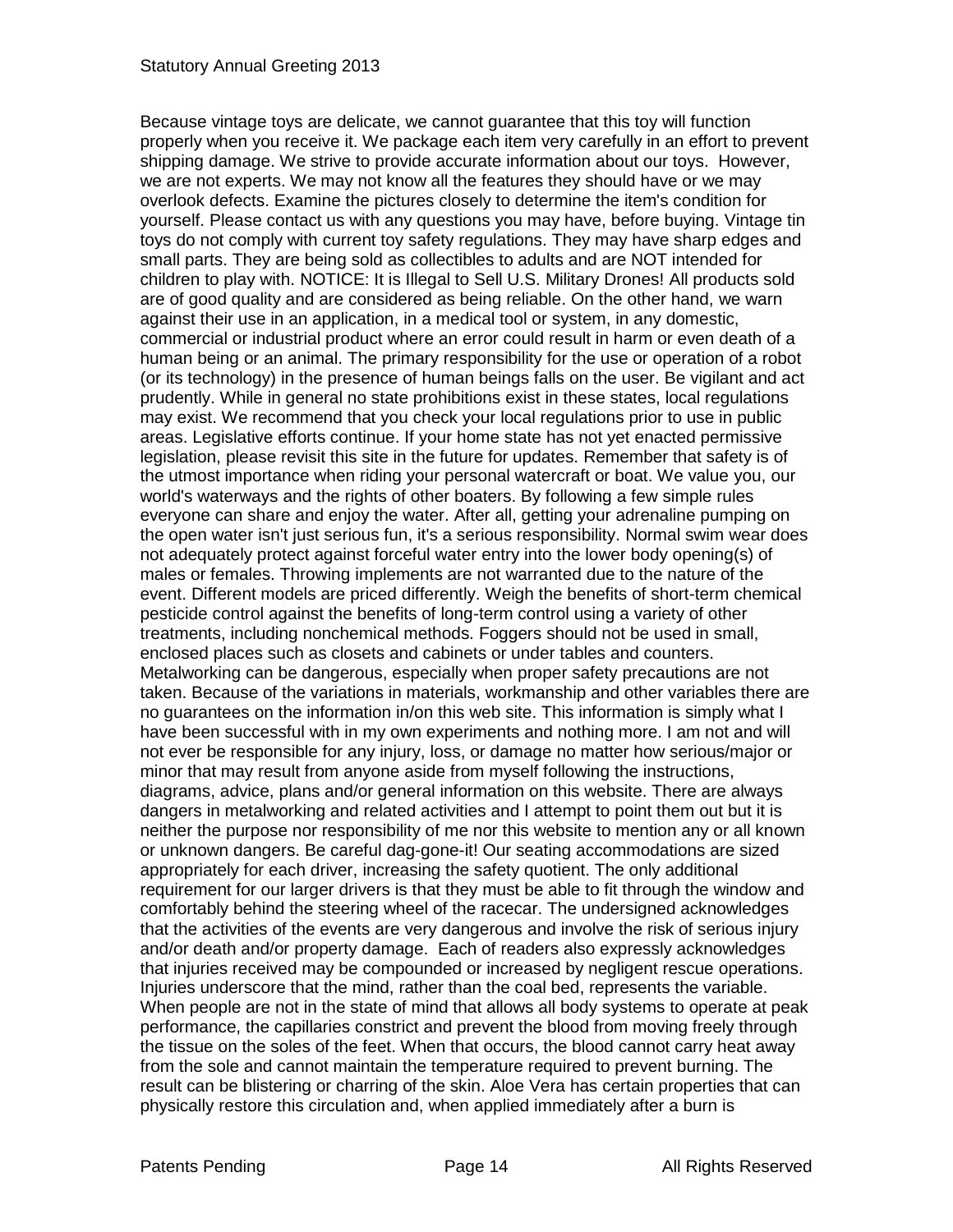sustained, blistering can frequently be prevented. Scuba diving is not a dangerous sport. Scuba diving is riskier than a sport like hockey or baseball, but less dangerous than street luge or mountain climbing. In fact, almost all scuba diving injuries and casualties are the result of recklessness or bad judgment. There are certainly risks involved in scuba diving. The majority of possible health problems are forms of barotraumas, which are all caused in one way or another by changes in pressure. Other possible risks are associated with higher absorption of gases, while other risks are more mechanical and environmental in nature. Skydiving, parachuting and flying are inherently dangerous activities, which may result in serious injury or even death. All passengers need to be willing and able to accept these risks. The undersigned do hereby nominate and authorize any adult instructor as agent for the undersigned to consent to any medical care, X-ray examination, anesthetic, medical or surgical diagnosis or treatment and hospital care which is deemed advisable by and is rendered under the general or special supervision of any physician(s) and/or surgeon(s) licensed under the provisions of the Medical Practice Act, whether such diagnosis or treatment is rendered at the office of the said physician(s)/surgeon(s) or at the hospital. It is understood that the authorization is given in advance of any specific diagnosis, treatment, or hospital care being required. Said authorization is given to provide authority and power on the part of the aforesaid principal, owner and/or instructor to give specific consent to any and all such diagnosis, treatment or hospital care which the aforementioned physician(s) surgeon(s), in the exercise of his/her their best judgment, may deem advisable. This authorization is given pursuant to the provisions of Sections 6900, e t s e q . and 6910 of the California Family Code. This authorization shall remain effective indefinitely, unless sooner revoked in writing, and delivered to said agent(s). The undersigned hereby acknowledge that they are fully aware that participation in gymnastic activities can result in serious injury and even death to the participant in rare cases. Enter the type of indirect rate (provisional, predetermined, final or fixed) that will be in effect during the funding period, the estimated amount of the base to which the rate is applied, and the total indirect expense. Backports cannot be tested as extensively as Debian stable, and backports are provided on an as-is basis, with risk of incompatibilities with other components in Debian stable. Use with care! Remove the small specimen tube marked with your kit number. Unscrew the top and gently push on the plunger at the top of the applicator stick, ejecting the scraper into the tube, just under the soapy solution. (Please do not jam the scraper to the bottom of the tube…it is difficult to retrieve)! Be prepared to undergo a thorough background investigation examining your life's history, your character, trustworthiness, reliability and soundness of judgment. We also examine your freedom from conflicting allegiances, potential to be coerced, and willingness and ability to abide by regulations governing the use, handling and the protection of sensitive information. The Agency uses the polygraph to check the veracity of this information. The hiring process also includes a thorough mental and physical medical examination in relation to performing essential job functions. The second element you must find beyond a reasonable doubt is that the act occurred in a public place. "Public place" means any place where the conduct may reasonably be expected to be viewed by others. You should not be influenced by any sympathy for the defendant, the defendant's family, the (complainant / decedent), the (complainant's / decedent's) family, or for any other person who might in any way be affected by your decision. If paying all fringe benefits to approved plans, funds, or programs in amounts not less than were determined in the applicable wage decision of the Secretary of Labor, show the basic cash hourly rate and overtime rate paid to each worker on the face of the payroll and check paragraph 4(a) of the statement on page 2 of the WH-347 payroll form to indicate the payment. Note any exceptions in section 4(c). When you find from a knowledgeable respondent that the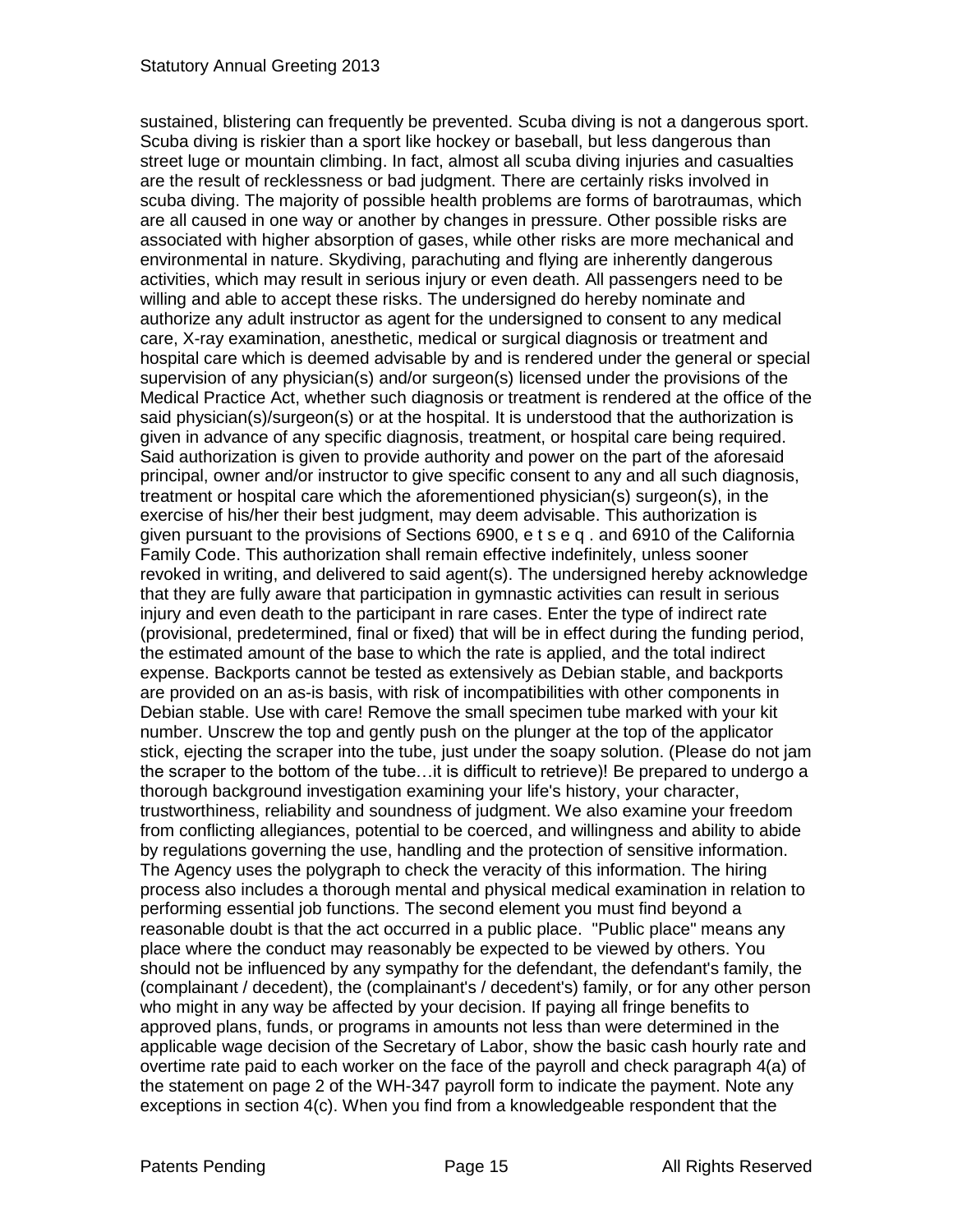NRFU address identifies a housing unit that was destroyed by fire on or before Census Day, but has not yet been demolished, classify the unit as burned out by marking the 'Demolished/burned out/cannot locate' category in Item A. When people are not cooperative, it is important that you maintain a positive and professional attitude. The best way to handle people who do not want to cooperate is to be prepared for the questions they ask and the objections they raise. When reporting suspected misconduct, employees should attempt to identify what contractor provided the suspect information, product or service; a summary of the suspected fraud; and when the suspect information or product was provided for a Government contract or how the suspect activity affects Government contracts. Be cautious when eating hot food or consuming hot beverages when your baby is in the carrier. Each team's electronic submission will be crosschecked for consistency with their paper submission. Any changes to the paper version will constitute a violation of the contest rules and may result in disqualification. Everything will settle to the bottom. Don't worry if your beer looks green for the first few hours. Hops are green, and they will settle to the bottom. This form is not a registration form, and by submitting it, you will not be registered. Warning: Paper tray is flammable and must be protected from direct exposure to heat source. To prevent scorching or igniting the paper tray, place it on a heat-shielding surface such as an aluminum tray, foil or pizza stone. Grilling without aluminum grilling tray or other heat-shielding surface is strictly prohibited. Not recommended for Stuffed pizzas. Never view the sun with the naked eye or with any optical device, such as binoculars or a telescope. Have people and pets leave the room, and avoid the breakage area on the way out. The statement of significance should explain why the resource is important in relation to its historic context(s). Make the strongest possible case using historical and/or architectural analysis as appropriate. Compare the resource with others that belong to the same property type and relate to the same historic context. Include an analysis of the integrity of the resource. You retain your rights to any Content you submit, post or display on or through the Services. By submitting, posting or displaying Content on or through the Services, you grant us a worldwide, non-exclusive, royalty-free license (with the right to sublicense) to use, copy, reproduce, process, adapt, modify, publish, transmit, display and distribute such Content in any and all media or distribution methods (now known or later developed). The recipient agrees not to forward or copy the information to any other person. Blogging about science is not the same as doing science. If you are using prescription or non-prescription medication that may impair your alertness or judgment, and thus potentially jeopardize your safety or the safety of others, you must advise your supervisor of your condition. Check local ordinances for rules on posters and yard signs. Local law may restrict or prohibit the placement of campaign signs on governmentowned property. We do not test on animals, only human volunteer test subjects. Cooking and eating involve inherent dangers. Sharp tools, hot stoves, allergic reactions, and food poisoning are only some of the potential risks. Please only undertake activities that you believe to be safe and comfortable. To the best of our knowledge, all of the recipes on this site are lacto-ovo vegetarian. We are not Optometrists and can only make suggestions concerning eye protection. There are many types of eye protection available. A speargun is an underwater weapon and should only ever be loaded or fired underwater. Never modify the safety on your gun, and always be sure the safety is on before loading your gun. When discharging your gun underwater, know how far your spear will travel, and know what is in its path. Be aware of your gun's recoil when shooting so as to avoid broken masks, teeth and noses. Get something to fight with. Always cheat, be tricky and use what's around you. That's easy to pontificate by some instructors, but their actual outlines and doctrines miss this whole, vital point. The best way to submit your alligator harvest report is to use the online form. The advice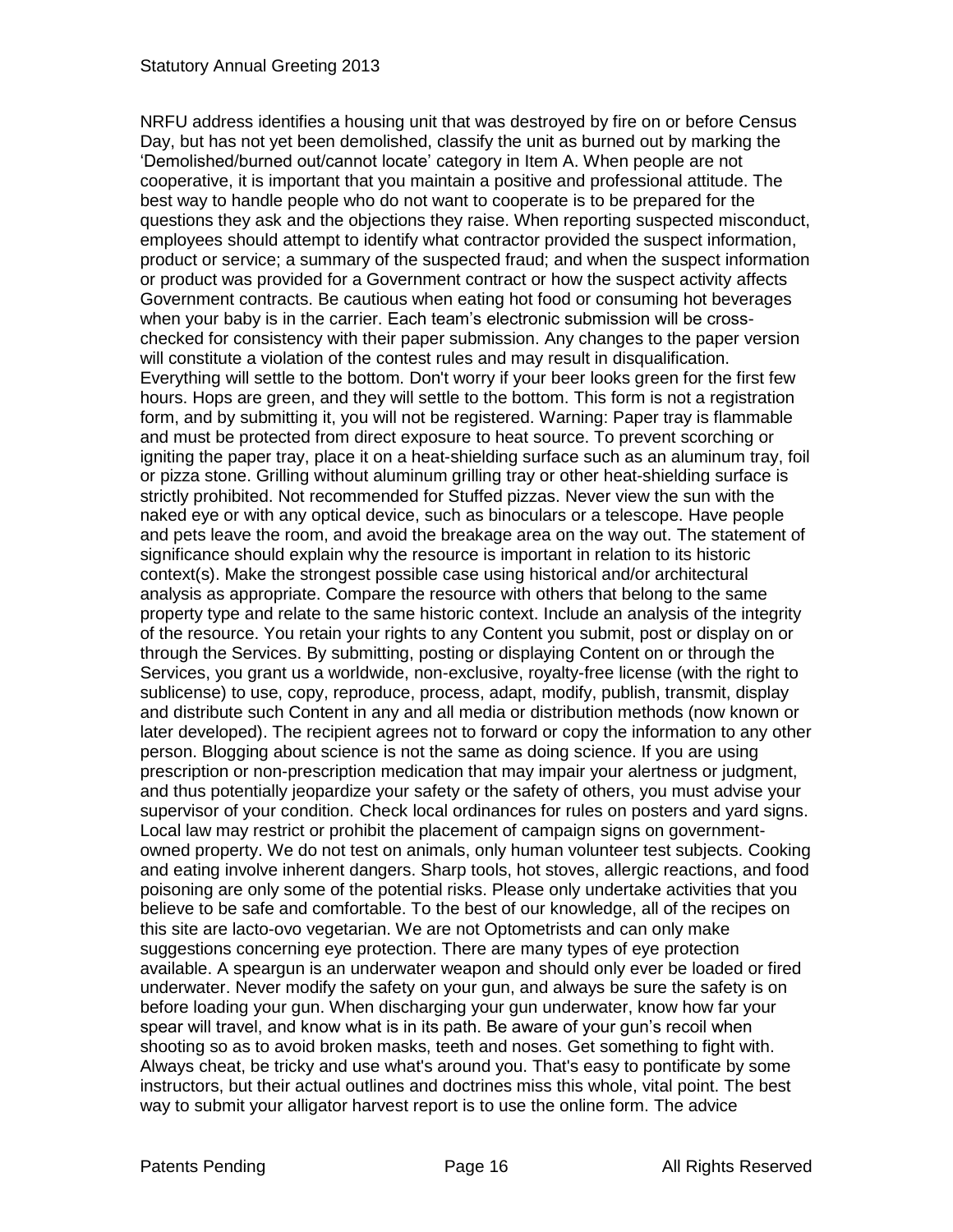contained herein is not intended to be used by those under 16 years of age, those new to regular exercise, those who have diagnosed illnesses which preclude them from exercising, and those whose lifestyle or family history is known to predetermine them to sudden cardiac episodes or other exercise related medical problems. This site is in no way affiliated with the Department of Defense, Department of the Army, the Department of the Air Force, the National Guard Bureau or NASA and nothing said herein should be considered to have any official sanction by those (or any other) agencies. The opinions expressed are solely those of the authors and do not represent those of any other person or entity. Shin Pads Cannot Protect Any Part of the Body They Do Not Cover. Wheelbarrow Is Not Intended for Highway Use. Do Not Use Hair Dryer While Sleeping. Eating Rocks May Lead to Broken Teeth. Any description, in this report, of financial statement misstatements or failures to comply with Commission disclosure requirements should not be understood as an indication that the Commission has considered or made any determination regarding these issues unless otherwise expressly stated. Please do not contact client until we obtain permission and advise these individuals of your impending call. Investors should consider this report as only a single factor in making their investment decision. See "Important Disclosures and Certifications" section at the end of this report for important disclosures, including potential conflicts of interest. You also agree that you will not use these products for any purposes prohibited by United States law, including, without limitation, the development, design, manufacture or production of nuclear, missiles, or chemical or biological weapons. Domesticated cats, small dogs, rabbits and birds may travel accompanied in the aircraft cabin on most flights within the U.S. Some restrictions apply. All customers who want to deplane from a flight that has experienced a lengthy tarmac delay and make alternative travel arrangements consistent with airline ticketing policies may do so when it is determined to be safe and secure, after the aircraft has been moved into position for deplaning, all operational requirements for deplaning have been completed, and the pilot-in-command has allowed customer deplaning to begin. Passengers should be aware that they deplane at their own risk and the flight could depart anytime without them. Use running warm water, rinse the vibrator and apply hand soap to clean. Take care to thoroughly clean the entire vibrator. Vibrators are NOT dishwasher safe. The authors and publisher advise readers to take full responsibility for their safety and know their limits. Before practicing the skills described in this book, be sure that your equipment is well maintained, and do not take risks beyond your level of experience, aptitude, training, and comfort level. The nature of these procedures was substantially less than an examination or review under the attestation standards. As such, a lack of observations in any specific area resulting from our procedures is no guarantee that there will not be observations in an attestation examination or review. Our work has been limited in scope and time and we stress that more detailed procedures may reveal issues that this engagement has not.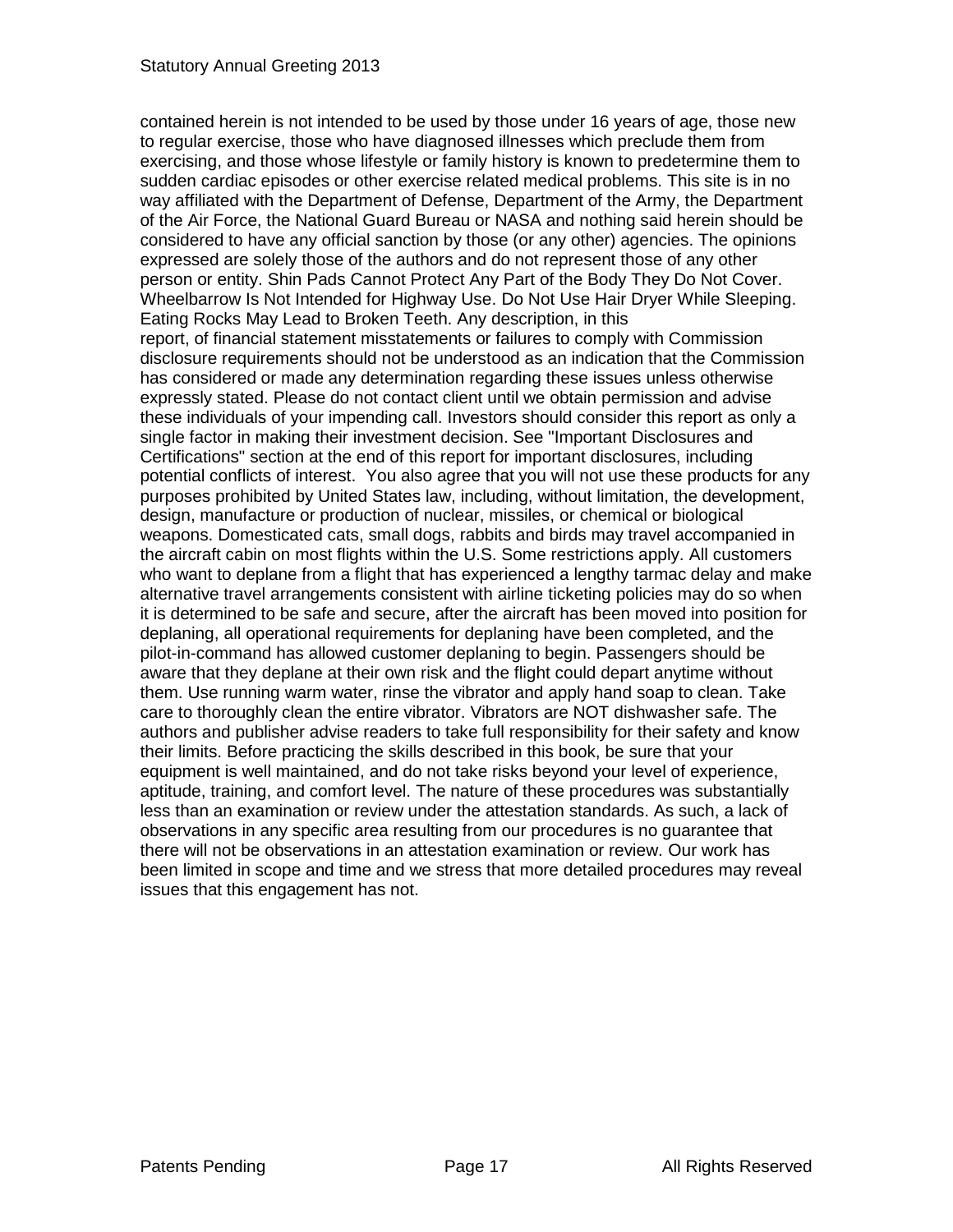